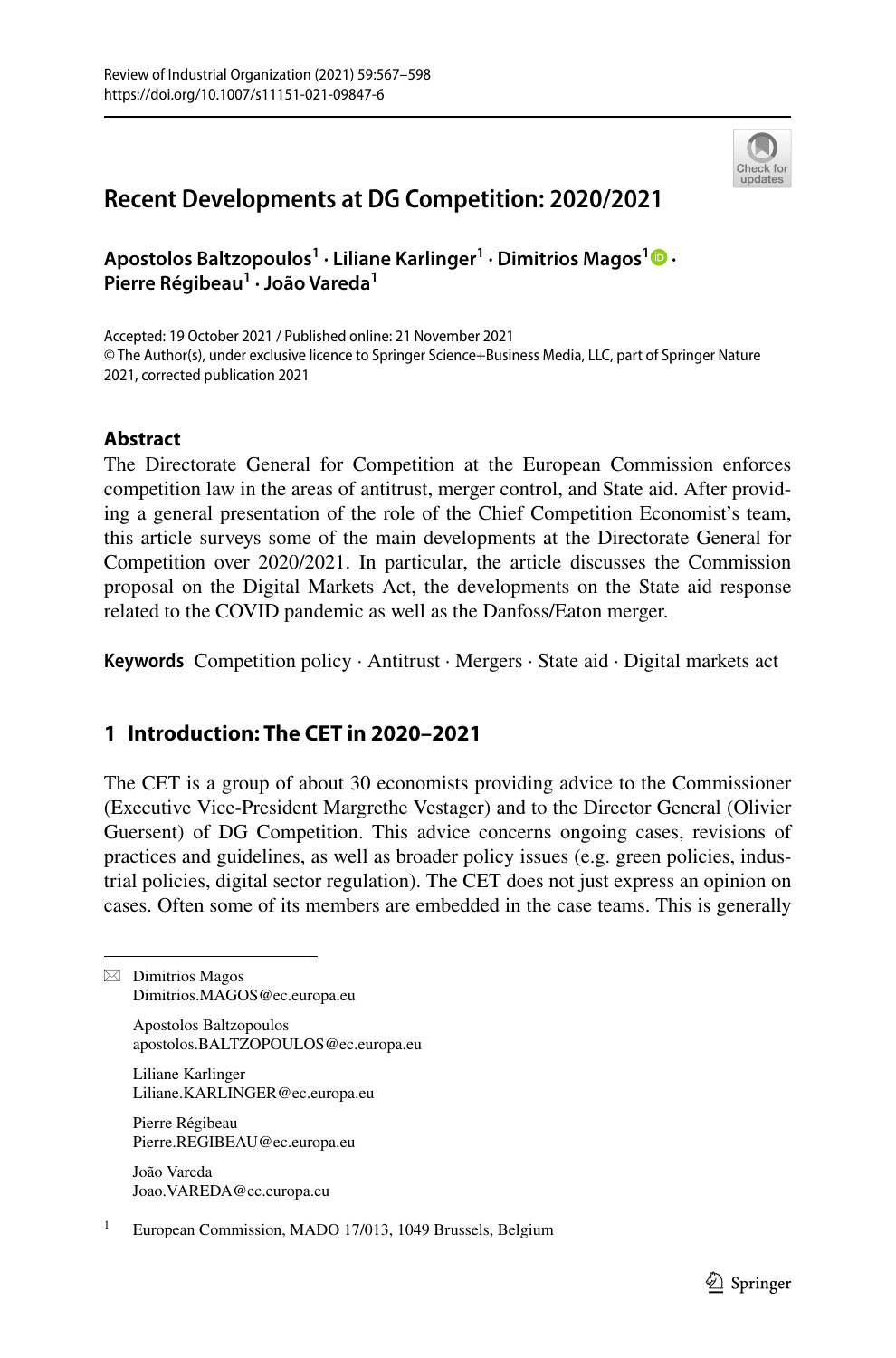

<span id="page-1-0"></span>**Fig. 1** Workload across main instruments

the rule for merger and has become much more common in antitrust and State aid, especially on the most relevant and complex cases. In addition, given the sheer number of State aid cases, the CET's involvement in some of these cases is limited to performing specialised tasks and to vouching for the economic coherence of the analysis.

The fgure above describes the allocation of resources across tasks over the last few years (Fig. [1\)](#page-1-0).

Overall, then merger control still appropriates a large part of our time. Recently though, the relative importance of State Aid work has been inching up. Although not represented on the graph and policy work has also increased accounting for 14% of the CET's time in  $2020$ .<sup>1</sup>

In the following sections, we summarize some of the main developments in our work over the last year. In antitrust, the defning event of the year was the development of a proposal for the Digital Market Act. Section [2](#page-2-0) describes the main features of this Act, as well as the underlying rationale. It was a very busy year for State Aid as we felt the cumulative impact of the COVID crisis and the revision of most of our guidelines. The main developments in these areas are reviewed in Sect. [3](#page-14-0). Finally Sect. [4,](#page-26-0) devoted to mergers, reminds us that "bread and butter" mergers still matter and can be interesting in their own right.

<span id="page-1-1"></span> $1$  After rescaling the percentages of the other three instruments to add up to 100%.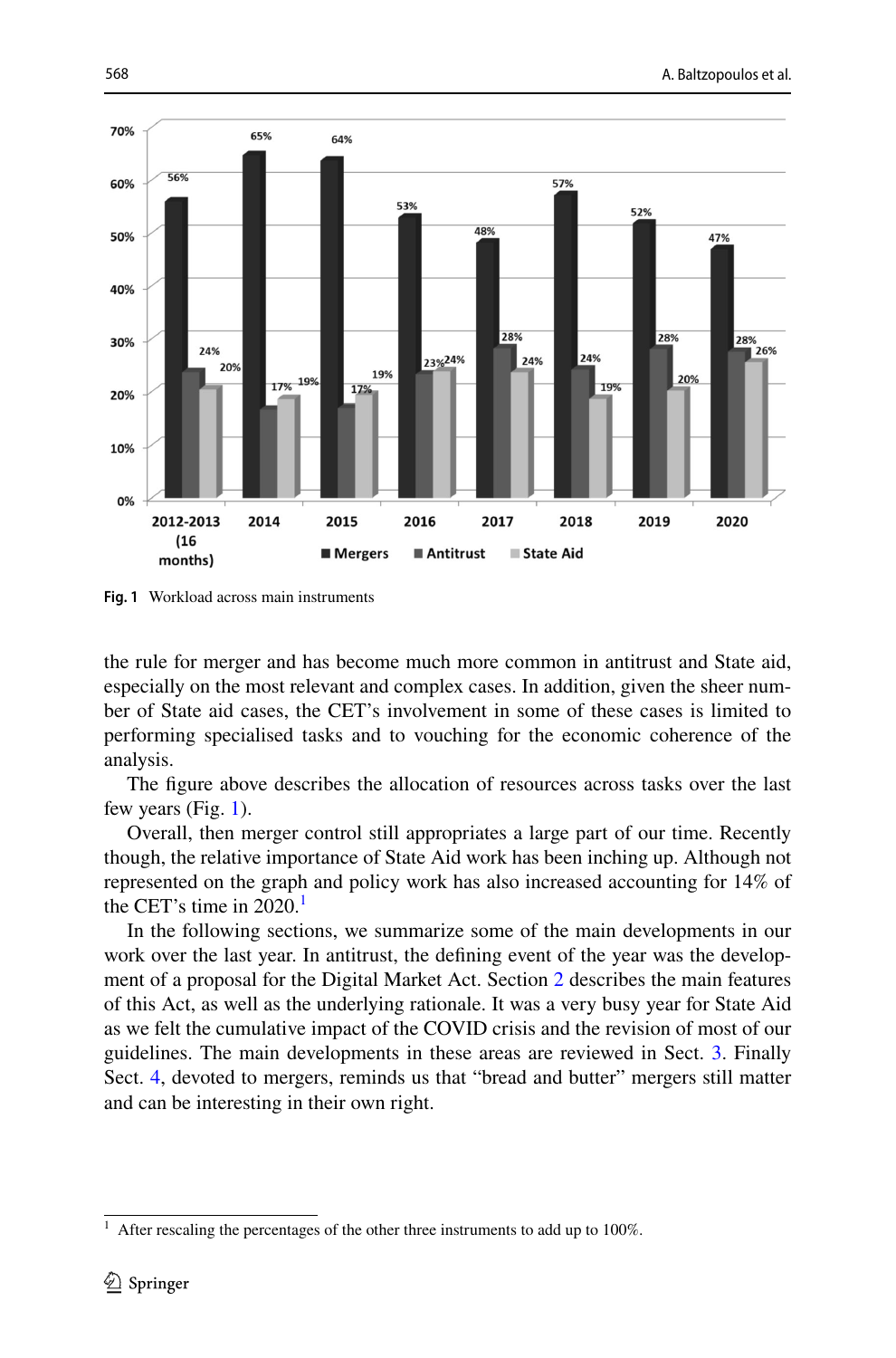# <span id="page-2-0"></span>**2 Antitrust**

# **2.1 Introduction**

Between January 2020 and July 2021, the European Commission took decisions in eight (non-cartel) antitrust cases.

In Romanian Gas Interconnectors, the Commission was concerned that Transgaz, the state-controlled gas transmission system operator in Romania, may have infringed EU antitrust rules by restricting exports of natural gas from Romania.[2](#page-2-1) The fnal decision made commitments ofered by Transgaz legally binding that it will make available to the market signifcant frm capacities for natural gas exports to neighboring Member States, in particular Hungary and Bulgaria.

In Cephalon, the Commission fned the pharmaceutical companies Teva and Cephalon  $\epsilon$ 60.5 million for agreeing to delay the market entry of a cheaper generic version of Cephalon's drug for sleep disorders, modafnil, after Cephalon's main patents had expired. $3$  This case was therefore part of a series of investigations into so-called pay-for-delay practices.<sup>4</sup>

In a series of decisions concerning the geo-blocking of video games, the Commission fned Valve, owner of the online PC gaming platform "Steam", and the fve publishers Bandai Namco, Capcom, Focus Home, Koch Media and ZeniMax €7.8 million for breaching EU antitrust rules.<sup>[5](#page-2-4)</sup> Valve and the publishers had restricted cross-border sales of certain PC video games based on the geographic location of users with the European Economic Area.

Finally, in Aspen, the Commission had raised concerns about Aspen's pricing practices regarding six critical off-patent cancer medicines mainly used in the treat-ment of leukemia and other hematological cancers.<sup>[6](#page-2-5)</sup> After acquiring the medicines from another company, Aspen started in 2012 to progressively increase its prices, often by several hundred percent. The final decision made commitments offered by Aspen legally binding that it will reduce its prices in Europe for the afected medicines by 73% on average.

During the 2020–2021 period, the most relevant rulings of the Court of Justice of the European Union were *UK Generics* of January 2020, *Budapest Bank* of April

<span id="page-2-1"></span><sup>2</sup> Case AT.40334 Romanian Gas Interconnectors (Commission Decision of 6 March 2020). See press release available at [https://ec.europa.eu/commission/presscorner/detail/en/ip\\_20\\_407](https://ec.europa.eu/commission/presscorner/detail/en/ip_20_407).

<span id="page-2-2"></span><sup>3</sup> Case AT.39686 Cephalon (Commission Decision of 26 November 2020). See press release available at [https://ec.europa.eu/commission/presscorner/detail/en/ip\\_20\\_2220](https://ec.europa.eu/commission/presscorner/detail/en/ip_20_2220).

<span id="page-2-3"></span><sup>4</sup> E.g., see Case AT.39226 Lundbeck (Commission Decision of 19 June 2013), Case AT.39612 Servier (Commission Decision of 9 July 2014).

<span id="page-2-4"></span><sup>5</sup> Case AT.40413 Focus Home, Case AT.40414 Koch Media, Case AT.40420 ZeniMax, Case AT.40422 Bandai Namco, Case AT.40424 Capcom (Commission Decisions of 20 January 2021). See press release available at [https://ec.europa.eu/commission/presscorner/detail/en/ip\\_21\\_170](https://ec.europa.eu/commission/presscorner/detail/en/ip_21_170).

<span id="page-2-5"></span><sup>6</sup> Case AT.40394 Aspen (Commission Decision of 10 February 2021). See press release available at [https://ec.europa.eu/commission/presscorner/detail/en/ip\\_21\\_524](https://ec.europa.eu/commission/presscorner/detail/en/ip_21_524).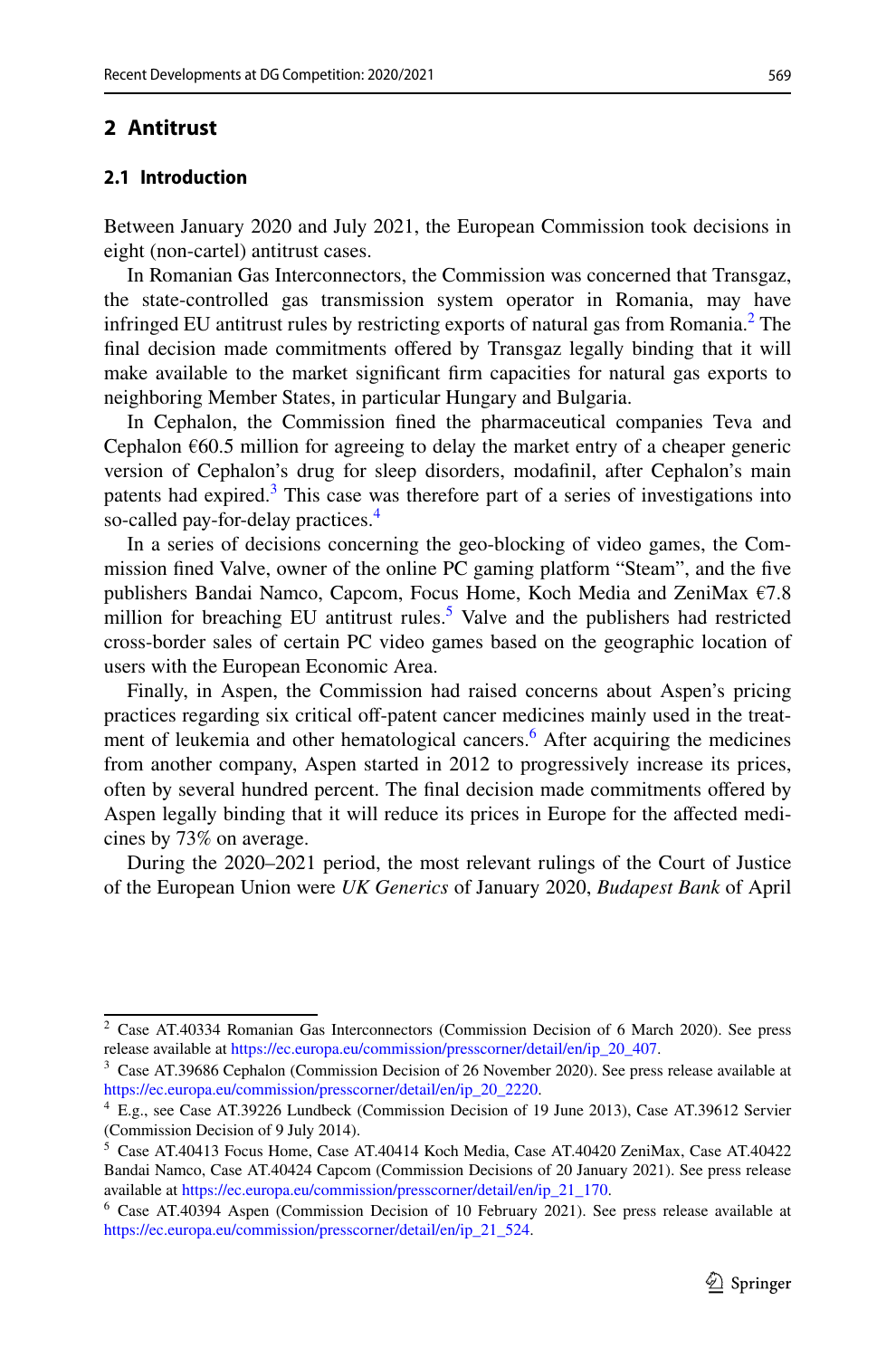2020, *Baltic Rail* of 18 November 2020, and *Slovak Telekom* of 25 March 2021.[7](#page-3-0) *UK Generi*cs and *Budapest Bank* were already discussed in Karlinger et al. (2020).[8](#page-3-1)

In *Baltic Rail*, the General Court confrmed the Commission's fnding that LG, the national railway company of Lithuania, had abused its dominant position by dismantling a rail track that was used by a Latvian competitor to enter the market and serve a large customer that had recently switched away from LG. Even so, the Court used its discretion regarding the setting of fnes by reducing the amount of the fne imposed on LG from  $\in$  27.8 million to  $\in$  20.1 million.

Similarly, in *Slovak Telekom*, the Court of Justice confrmed the Commission's fnding that Slovak Telekom, the incumbent telecoms operator in Slovakia (owned by Deutsche Telekom) had abused its dominant position on the Slovak market for broadband internet services by limiting the access of alternative operators to its local loop. In particular, the Court found that the strict conditions for fnding a refusal to supply set out in *Bronner* do not apply to the fnding of an abuse in cases where access has been granted but the terms of access are in question.<sup>[9](#page-3-2)</sup>

The period 2020–2021 was further characterized by intensive activity across numerous antitrust policy felds. In particular, the Commission launched Public Consultations on: a possible New Competition Tool;<sup>10</sup> the Evaluation of the Market Definition Notice;<sup>11</sup> the Review of the Motor Vehicle Block Exemption Regula-tion;<sup>[12](#page-3-5)</sup> Collective bargaining agreements for self-employed;<sup>13</sup> the Sector Inquiry on Consumer Internet of Things; $14$  and the draft revised Regulation on vertical agree-ments and vertical guidelines (including an assessment of sustainability issues).<sup>[15](#page-3-8)</sup> Moreover, in December 2020 the Commission adopted the Digital Services Act package consisting of the Digital Markets Act (DMA) and the Digital Services Act (DSA) that we will discuss in detail in Sect. [2.2](#page-4-0) below.

<span id="page-3-0"></span><sup>7</sup> Case C-307/18 Generics (UK) Lzd and Others v Competition and Markets Authority, Judgement of the Court (Fourth Chamber) of 30 January 2020; Case C-228/18, Gazdasági Versenyhivatal v Budapest Bank Nyrt. and Others, Judgement of the Court (Fifth Chamber) of 2 April 2020; Case T-814/17 Lietuvos geležinkelai AB v Commission, Judgment of the General Court of 18 November 2020; Cases C-152/19 P Deutsche Telekom AG v Commission and C-165/19 P Slovak Telekom a.s. v Commission, Judgment of the Court (Third Chamber) of 25 March 2021.

<span id="page-3-1"></span><sup>8</sup> Karlinger, L., Magos, D., Régibeau, P., & Zenger, H. (2020). Recent Developments at DG Competition: 2019/20. Review of Industrial Organization, 57, 783–814.

<span id="page-3-2"></span><sup>&</sup>lt;sup>9</sup> Case C-7/97 Oscar Bronner GmbH & Co. KG, Judgment of the Court (Sixth Chamber) of 26 November 1998.

<span id="page-3-3"></span><sup>&</sup>lt;sup>10</sup> See [https://ec.europa.eu/competition-policy/public-consultations/2020-new-comp-tool\\_en.](https://ec.europa.eu/competition-policy/public-consultations/2020-new-comp-tool_en)

<span id="page-3-4"></span><sup>&</sup>lt;sup>11</sup> See https://ec.europa.eu/competition-policy/public-consultations/2020-market-definition-notice\_en.

<span id="page-3-5"></span><sup>12</sup> See [https://ec.europa.eu/competition-policy/sectors/motor-vehicles-draft-page/review-motor-vehicle](https://ec.europa.eu/competition-policy/sectors/motor-vehicles-draft-page/review-motor-vehicle-block-exemption-regulation_en)[block-exemption-regulation\\_en.](https://ec.europa.eu/competition-policy/sectors/motor-vehicles-draft-page/review-motor-vehicle-block-exemption-regulation_en)

<span id="page-3-6"></span><sup>&</sup>lt;sup>13</sup> See [https://ec.europa.eu/competition-policy/public-consultations/2021-collective-bargaining\\_en](https://ec.europa.eu/competition-policy/public-consultations/2021-collective-bargaining_en).

<span id="page-3-7"></span><sup>&</sup>lt;sup>14</sup> See [https://ec.europa.eu/competition-policy/public-consultations/2021-internet-things\\_en](https://ec.europa.eu/competition-policy/public-consultations/2021-internet-things_en).

<span id="page-3-8"></span><sup>&</sup>lt;sup>15</sup> See [https://ec.europa.eu/competition-policy/public-consultations/2021-vber\\_en.](https://ec.europa.eu/competition-policy/public-consultations/2021-vber_en)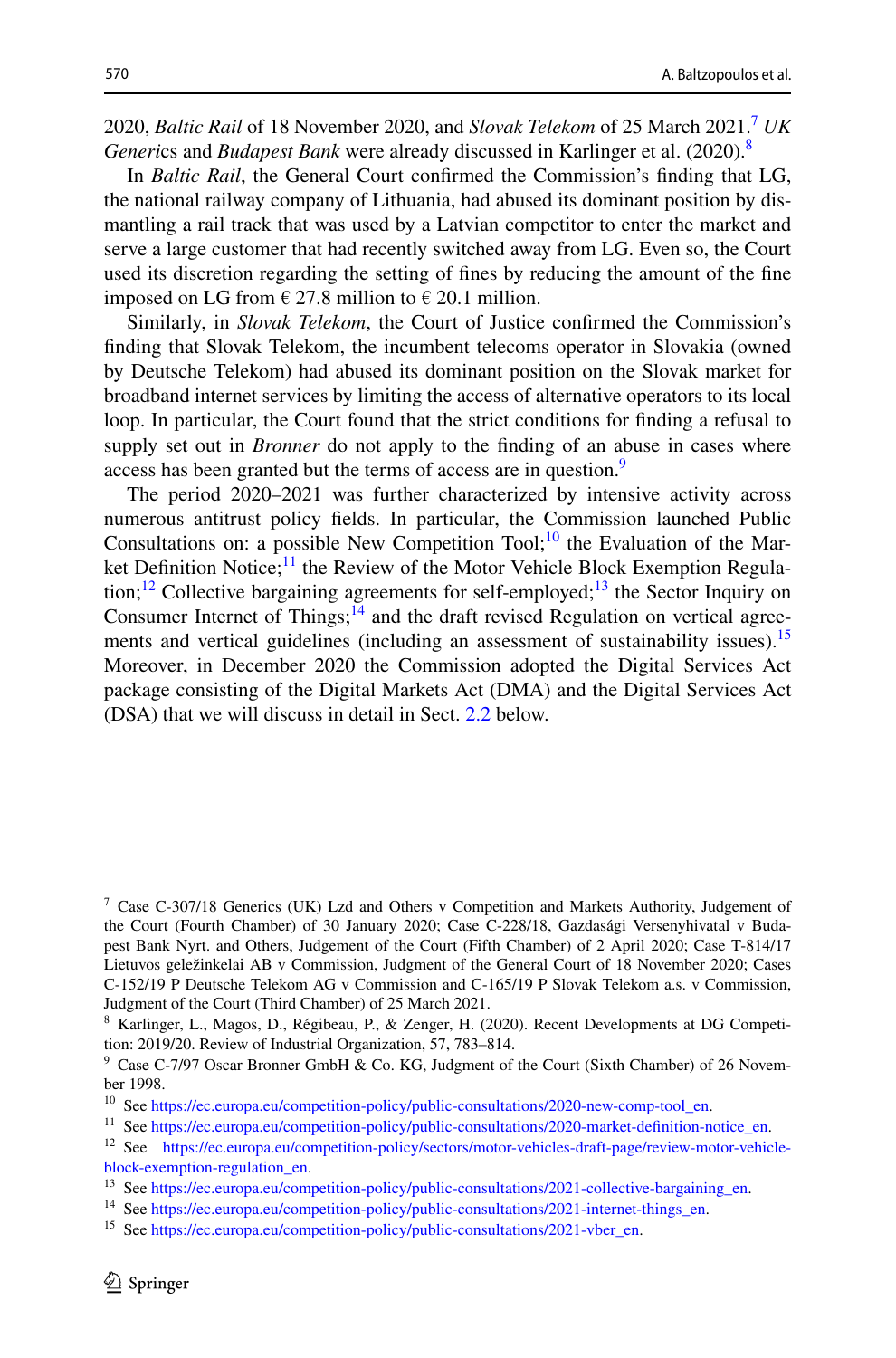# <span id="page-4-0"></span>**2.2 Shaping the Digital Landscape: A Regulatory Approach**

In December 2020, the Commission adopted the Digital Services Act package, which consisted of:

- 1. The Digital Markets Act (DMA), which regulates the conduct of "gatekeeper platforms": digital platforms with a systemic role in the internal market that function as bottlenecks between businesses and consumers for important digital services, and
- 2. The Digital Services Act (DSA), which is aimed at creating a safer digital space in which the fundamental rights of all users of digital services are protected.

The Commission consulted a wide range of stakeholders in the preparation of this legislative package. An array of complementing consultation steps were carried out over the last few years in order systematically and thoroughly to capture stakeholders' views on issues that are related to digital services and platforms. During the summer of 2020, the Commission consulted stakeholders to support the work further in analysing and collecting evidence for scoping the specifc issues that may require an EU-level intervention in the context of the DMA and the DSA. All citizens and organisations – European and otherwise – were invited to contribute to these consultations.

The open public consultations on the DSA package and on the New Competition Tool,<sup>16</sup> which ran from June 2020 to September 2020, received in total almost 3000 replies from the whole spectrum of the digital economy, including from numerous citizens. Both the DMA and the DSA are currently being discussed by the two European legislative bodies: the Council and the European Parliament. Once adopted, the Acts will be directly applicable across the EU.

The following sections give an overview of the gatekeeper-related problems that have been encountered in digital markets in Europe, and explains the rationale and design choices behind the Commission's response to these challenges, as borne out in the DMA.

# **2.2.1 Problems in Digital Markets**

It is a well-established principle in microeconomics that, under some conditions, deviations from the competitive equilibrium should not be sustainable in the long run, because markets possess powerful self-correcting mechanisms—such as entry and consumer switching—which should bring prices and profts back to competitive levels. However, these self-correcting mechanisms may be impaired when there are persistent barriers to entry that make it very difficult or even impossible for potential competitors to enter the market and challenge the incumbents.

<span id="page-4-1"></span><sup>&</sup>lt;sup>16</sup> The New Competition Tool, which would expand the Commission's enforcement powers, was later merged with one of the components of the DSA and was the origin of the DMA.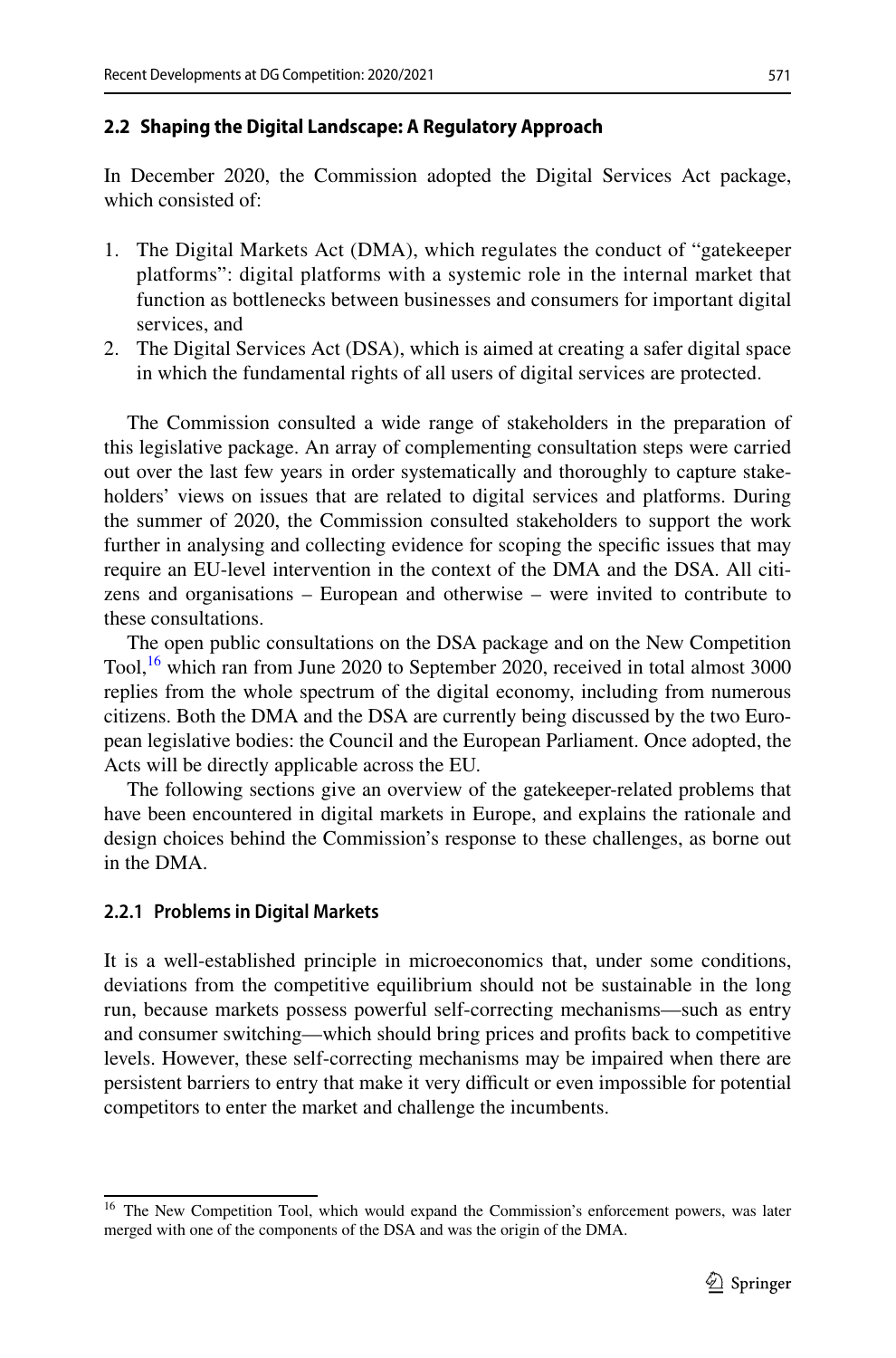Such obstacles can be particularly salient in digital markets. They may not allow entrants to be cost efective (because of **scale and scope economies**), to produce similar products or services as the incumbent (because of **data dependency or vertical integration**), or to induce consumers to switch away from the incumbent (because of **network efects, switching costs, or asymmetric information**). Incumbents might therefore be able to sustain market power for extended periods of time, which would lead to longer-term societal losses in terms of higher prices, less product variety for consumers, and less innovation.

In its enforcement practice, the Commission has found that the aforementioned market features are important factors in the determination of market power and dominance in the digital sector. For instance: Economies of scale were crucial in the Commission's dominance assessment for the market for general search services in Google Shopping, $^{17}$  and for smart mobile operating systems in Google Android.<sup>18</sup> Network efects were identifed as relevant barriers to entry for media players in the Microsoft case, $19$  and for smart mobile operating systems in Google Android.<sup>20</sup> The role of data was analysed in Apple/Shazam, $^{21}$  in Google/Fitbit<sup>22</sup> and in Google Shopping.<sup>23</sup> Consumer switching costs were found to be important in Amazon e-book MFNs,  $^{24}$  $^{24}$  $^{24}$  in Microsoft,  $^{25}$  and—with regard to business users (specifically original equipment manufacturers)—in Google Android.<sup>26</sup> In the latter case, some exclusivity practices were also found to strengthen dominance because of various forms of behavioural biases on the consumer side—such as "default bias".<sup>[27](#page-5-10)</sup>

In essence, evaluating the efects of potentially competitive conduct in complex digital markets requires paying attention to how consumers actually behave rather than focussing narrowly on what would be rational for them to do.

Whilst some of the features that were presented above may also be present in non-digital markets, their magnitude and efects tend to be much more pronounced in digital markets. For example, the Special Advisers Report concludes that a "consequence of these characteristics is the presence of strong economies of scope, which favour the development of ecosystems and give incumbents a strong competitive advantage. Indeed, experience shows that large incumbent digital players are very difficult to dislodge." $28$ 

<span id="page-5-0"></span><sup>17</sup> Case AT.39740 *Google Search (Shopping)*, Commission Decision of 27 June 2017, recital 272.

<span id="page-5-1"></span><sup>18</sup> Case AT.40099 *Google Android,* Commission Decision of 18 July 2018, recital 462.

<span id="page-5-2"></span><sup>19</sup> Case COMP/C-3/37.792 *Microsoft*, Commission Decision of 24 March 2004, recital 420.

<span id="page-5-3"></span><sup>20</sup> Case AT.40099 *Google Android,* Commission Decision of 18 July 2018, recital 464.

<span id="page-5-4"></span><sup>21</sup> Case M. M.8788 *Apple/Shazam*, Commission Decision of 6 September 2018, recitals 221 f.

<span id="page-5-5"></span><sup>&</sup>lt;sup>22</sup> Case M. M.9660 *Google/Fitbit*, Commission Decision of 17 December 2020, recitals 444 ff.

<span id="page-5-6"></span><sup>23</sup> Case AT.39740 *Google Search (Shopping)*, Commission Decision of 27 June 2017, recital 287.

<span id="page-5-7"></span><sup>24</sup> Case AT.40153 *E-book MFNs and related matters (Amazon)*, Article 9 Decision of 4 May 2017, recital 65.

<span id="page-5-8"></span><sup>25</sup> Case COMP/C-3/37.792 *Microsoft*, Commission Decision of 24 March 2004, recital 463.

<span id="page-5-9"></span><sup>26</sup> Case AT.40099 *Google Android,* Commission Decision of 18 July 2018, recital 470.

<span id="page-5-10"></span><sup>27</sup> Case AT.40099 *Google Android,* Commission Decision of 18 July 2018, recitals 781, 783.

<span id="page-5-11"></span><sup>28</sup> J. Crémer, Y.-A. de Montjoye, and H. Schweitzer (2018), *Digital policy for the digital era* (available at:<https://ec.europa.eu/competition/publications/reports/kd0419345enn.pdf>).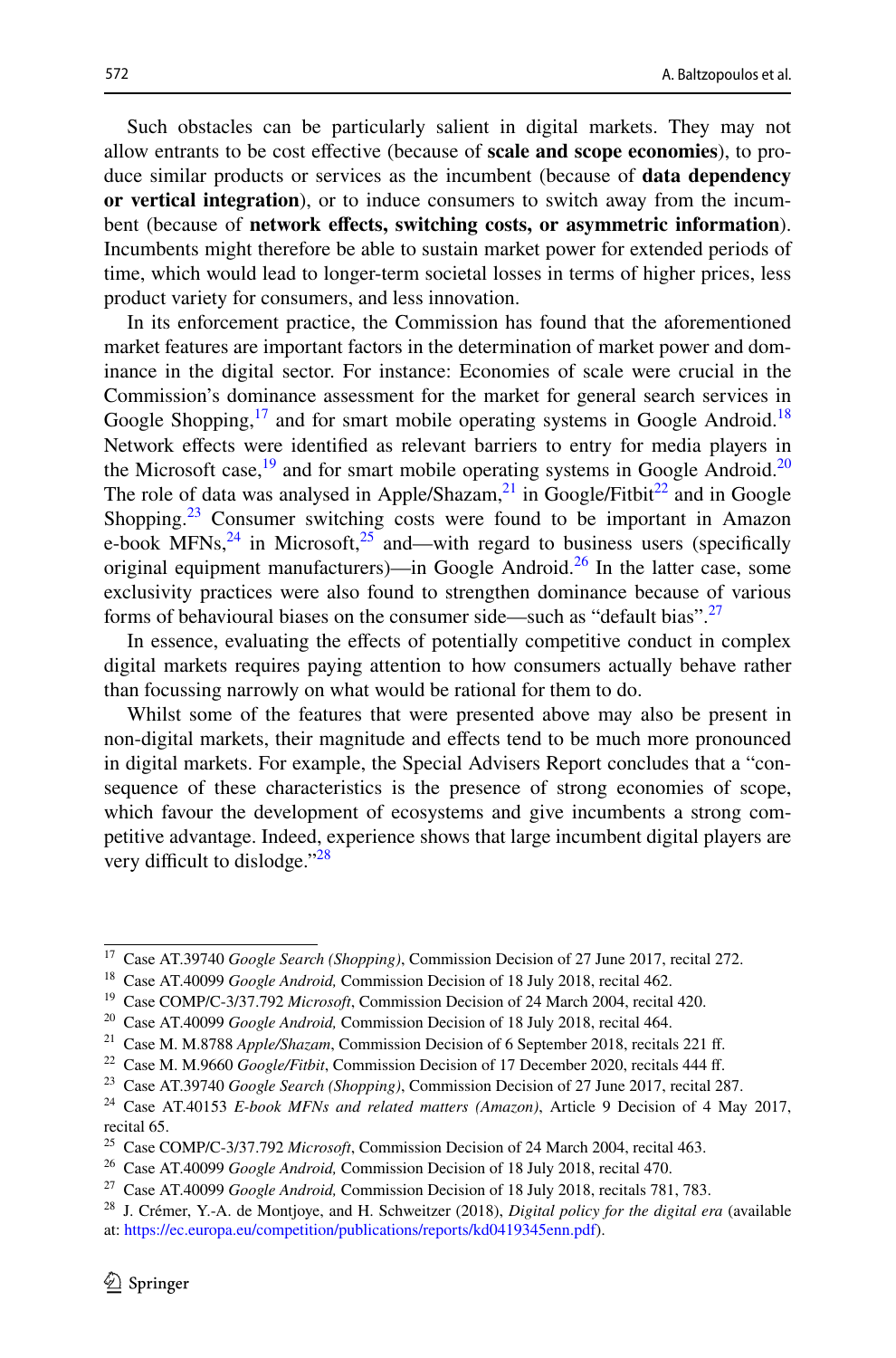Indeed, many platforms that have been claiming to be "one click or innovation away" from their demise have now been with us for more than 10 years. Similar refections that are related to features of digital markets and the need for immediate action are also taking place in other jurisdictions, including the US, Japan, the UK, and Australia.

As a result of these market characteristics, large digital providers have emerged as gatekeepers that serve as gateways for their business users and consumers.<sup>[29](#page-6-0)</sup> These gatekeepers exercise control over whole platform ecosystems that are all but impossible to contest by existing or new market operators—irrespective of how innovative and efficient they may be. These markets are therefore more likely to exhibit serious competition problems than would be the case if they were contestable. This lack of contestability due to high barriers to entry in view of the characteristics of digital markets is extensively echoed in the academic literature, which points out that control over data by specifc platforms or a lack of venture capital funding for businesses that aim to compete with incumbent digital platforms are signifcant barriers to entry. $30$ 

Another feature of "gatekeepers" is that they operate in areas that have widespread impact throughout the EU economy. Moreover, as gatekeepers further develop their "ecosystem", they are increasingly present in a number of such areas. In this sense, gatekeepers might accurately be described as "tentacular".

Many businesses are increasingly dependent on these gatekeepers, which in many cases leads to gross imbalances in bargaining power and, consequently, unfair practices that result in conditions for business users that would not be achievable under normal circumstances.

Finally, it should be noted that digital players typically operate at a global scale. As a result, diferent national legislations within the EU may lead to regulatory fragmentation and increased compliance costs for these players and the business users that rely on them.

In light of the above, ensuring that businesses that operate in Europe are still able to get fair deals from gatekeepers and compete "on the merits" is of utmost

<span id="page-6-0"></span><sup>&</sup>lt;sup>29</sup> For evidence with regard to the trend towards increasing concentration in markets (and, relatedly, growing mark-ups) – including in particular in the digital markets – see for instance: S. Calligaris, C. Criscuolo, and L. Marcolin (2018), Mark-ups in the Digital Era, OECD Science, Technology and Industry Working Papers 2018/10; J. De Loecker, and J. Eeckhout (2020), The Rise of Market Power and the Macroeconomic Implications, The Quarterly Journal of Economics, volume 135(2), pages 561–644; and D. Autor, D. Dorn, L. F. Katz, C. Patterson, J. Van Reenen (2020), The Fall of the Labor Share and the Rise of Superstar Firms, The Quarterly Journal of Economics, volume 135(2), pages 645–709.

<span id="page-6-1"></span><sup>30</sup> G. Biglaiser, E. Calvano, and J. Crémer (2019), *Incumbency advantage and its value*, Journal of Economics and Management Strategy, volume 28(1), pages 41–48; A. Aflipoaie, K. Donders, and P. Ballon (2019), *What Are the Pro- and Anti-Competitive Claims Driving the European Commission's Platform Policies? A Case Study Based Analysis of the European Commission's Take on Platform Cases (*available at [https://papers.ssrn.com/sol3/papers.cfm?abstract\\_id=3426464\)](https://papers.ssrn.com/sol3/papers.cfm?abstract_id=3426464). M. Motta and M. Peitz (2020): *Intervention trigger and underlying theories of harm—Expert advice for the Impact Assessment of a New Competition Tool*, Chapter 2 (available at: [https://ec.europa.eu/competition/consultations/2020\\_new\\_](https://ec.europa.eu/competition/consultations/2020_new_comp_tool/kd0420575enn.pdf) [comp\\_tool/kd0420575enn.pdf\)](https://ec.europa.eu/competition/consultations/2020_new_comp_tool/kd0420575enn.pdf) and G. S. Crawford, P. Rey, and M. Schnitzer (2020), *An Economic Evaluation of the EC's Proposed "New Competition Tool",* Section V.C. (available at [https://ec.europa.eu/](https://ec.europa.eu/competition/consultations/2020_new_comp_tool/kd0320680enn.pdf) [competition/consultations/2020\\_new\\_comp\\_tool/kd0320680enn.pdf\)](https://ec.europa.eu/competition/consultations/2020_new_comp_tool/kd0320680enn.pdf).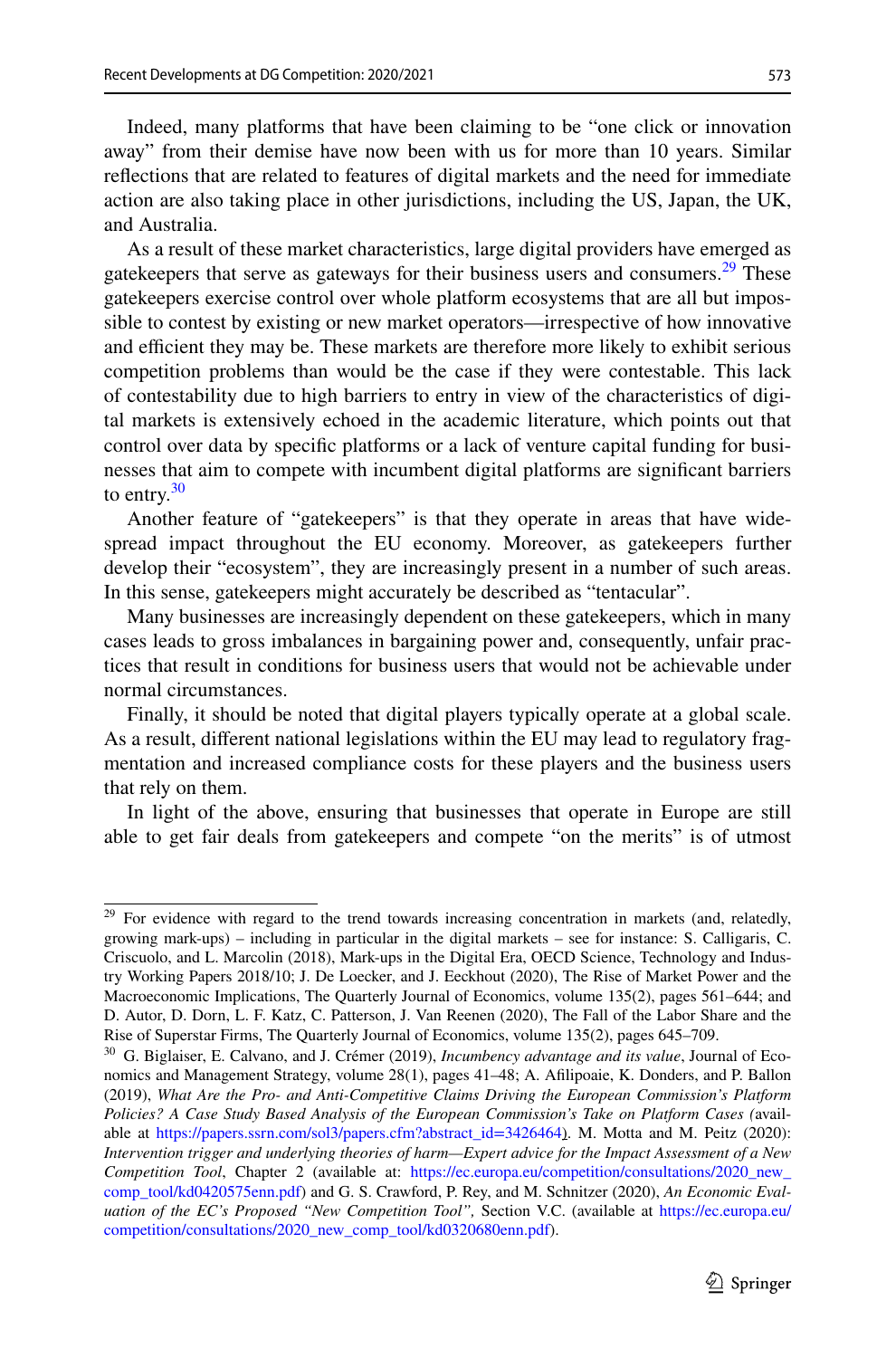importance, as "[i]n these markets, the issues frequently arise from a combination of complex interleaving of frm conduct, consumer behaviour, economic characteristics, technological factors, and various aspects of regulation. Promoting competition in this sector will therefore not be purely about limiting anti-competitive conduct, important as that is. It will also require more proactive market-opening measures."<sup>[31](#page-7-0)</sup> One should add that—given their tentacular nature—the effects of the conduct of gatekeepers might be hard to link to any conventional "antitrust market". Consequently, the status of dominance and the status of gatekeeper are logically distinct, which justifes the introduction of a new regulatory alternative.

The Commission decided to take the path of regulation to be able to address the identifed problems in a broader set of circumstances, given that existing EU competition rules can be applied only when certain preconditions are met: such as the existence of an anticompetitive agreement in the case of Article 101 of the Treaty of the Functioning of the European Union (TFEU) or of a dominant position in the case of Article 102 TFEU. In addition, in some instances, existing EU competition rules may be able to prevent or address a market failure, but not in the most efective manner: for instance, because they are of a systemic nature. Further, the existing EU competition rules do not necessarily capture all unfair business practices by digital gatekeepers.

### **2.2.2 The Main Parameters and Trade‑Ofs Considered in the Design of the DMA.**

The main parameters in designing the appropriate policy response to the challenges outlined in Sect. [2.2](#page-4-0) are (1) the scope of the regulation—the perimeter of addressees; and (2) the obligations to be imposed on those addressees.

In the case of the DMA, the scope is determined, on the one hand, by the "core platform services" (CPSs)—the list of digital services that are encompassed by the regulation (see Sect. [2.2.2.1\)](#page-8-0)—and by the designation process through which providers of CPSs can be identifed as "gatekeepers" (see Sect. [2.2.2.2](#page-9-0)) and hence will have to comply with the obligations. The designation process allows for designation both on the basis of quantitative criteria and on the basis of a qualitative designation that follows a market investigation into a particular CPS provider. The DMA then proposes a set of obligations that are aimed at banning the most salient unfair trading practices and resolving some of the main contestability issues (see Sect. [2.2.2.3\)](#page-10-0).

In setting the parameters of the designation process and the corresponding obligations, the fundamental trade-off to be considered is between legal certainty and the timeliness of intervention on the one hand, and fexibility on the other. While some jurisdictions leave most of the specifcation of their measures to the implementation stage—and hence to the discretion of the competent authority—the DMA has most of the tailoring of the remedies already "baked" into the regulation itself

<span id="page-7-0"></span><sup>31</sup> A. Fletcher (2020), *Market Investigations for Digital Platforms: Panacea or Complement?* (available at SSRN: <https://ssrn.com/abstract=3668289>). See also CERRE report "The European proposal for a digital markets act: a first assessment", January 2021 (available at: [https://cerre.eu/wp-content/uploads/](https://cerre.eu/wp-content/uploads/2021/01/CERRE_Digital-Markets-Act_a-first-assessment_January2021.pdf) [2021/01/CERRE\\_Digital-Markets-Act\\_a-frst-assessment\\_January2021.pdf\)](https://cerre.eu/wp-content/uploads/2021/01/CERRE_Digital-Markets-Act_a-first-assessment_January2021.pdf).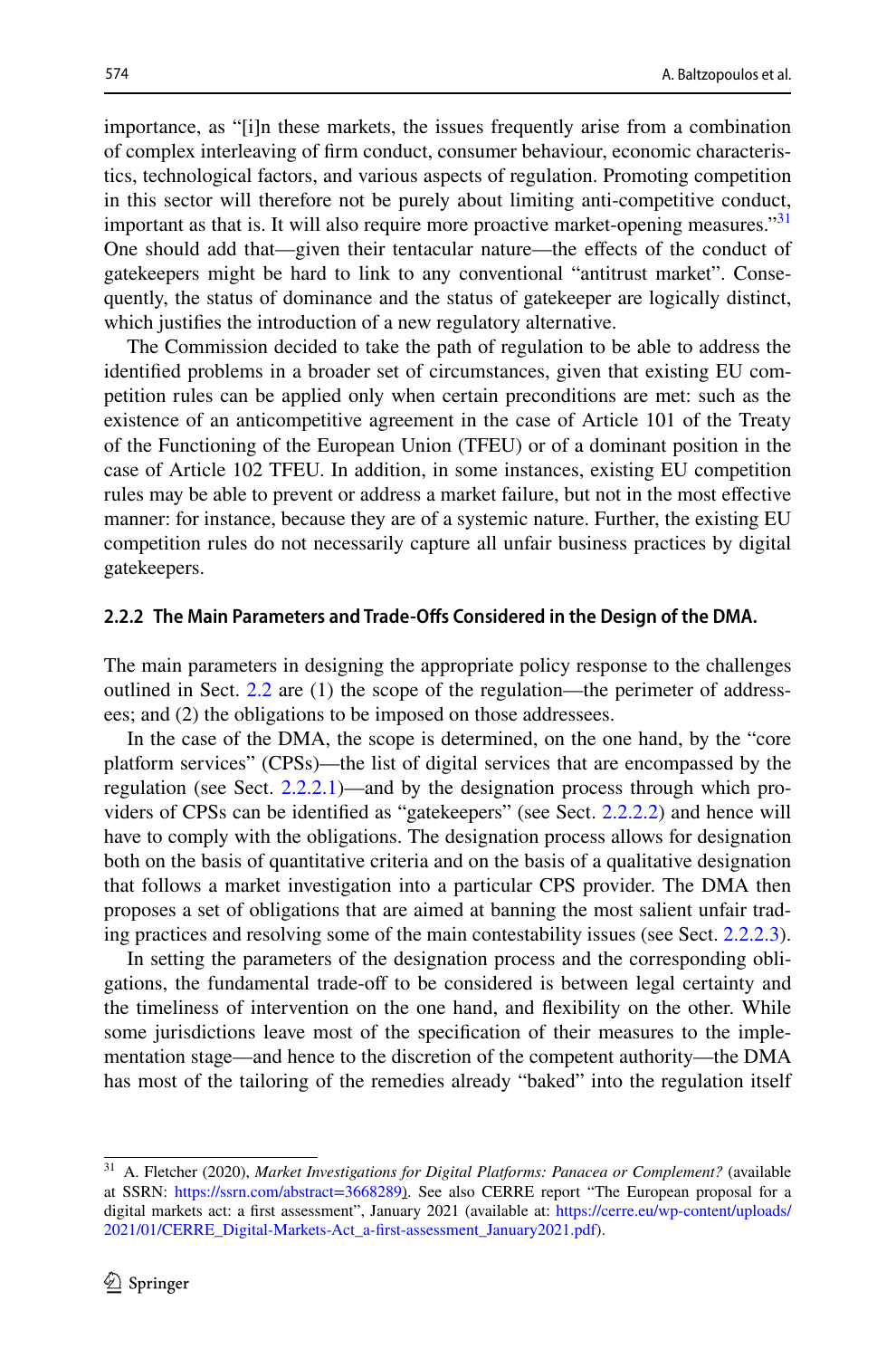(see Sect.  $2.2.2.3$ ).<sup>32</sup> The DMA thus ensures that the new regulation can generate its benefts quickly, while allowing the Commission to take account of the specifcities of each CPS and each addressee of the regulation.

Technological progress is particularly fast-paced in the digital economy, and platform services thus evolve quickly over time. To remain efective in the face of this constant transformation, the DMA was equipped with a future-proofng mechanism (see Sect. [2.2.4\)](#page-13-0): To endow the DMA with the necessary fexibility with regard to new CPSs and new harmful practices that may emerge in the future, the Commission can carry out a market investigation into any such new service or practice with a view to including it within the scope of the DMA. Finally, the DMA's enforcement framework allows for sanctions, which range from fnes and periodic penalties to structural interventions (see Sect. [2.2.3\)](#page-13-1).

<span id="page-8-0"></span>**2.2.2.1 Core Platform Services** In order to ensure timely implementation of the DMA, the Commission identifed the platform services that meet a set of criteria that make the services susceptible to being at the origin of the problems described above.

The relevant criteria that were used in the selection of those services were the fact that: (1) those are highly concentrated multi-sided platform services, where usually one or a very few large digital platforms set the commercial conditions with considerable autonomy from their competitors, customers or consumers; (2) a few large digital platforms act as gateways for business users to reach their customers and vice-versa; and (3) the gatekeeper power of these large digital platforms is often misused by means of unfair behaviour vis-à-vis economically dependent business users and customers.

While these concepts are broad, the Commission's Impact Assessment determined that unfair practices by gatekeepers are more prominent in some platform services than in others. This assessment was based on (1) antitrust decisions that have been adopted by the Commission and other competition authorities; (2) examples of complaints and investigations; (3) evidence from the study that supports the EU's Observatory for the Online Platform Economy; (4) evidence from the reports by the expert group for the Observatory on the Online Platform Economy, complemented with stakeholder input; and  $(5)$  studies that have been conducted on digital sectors by other public authorities.

In this context the following platform services were defned as CPSs that are subject to the DMA obligations: (a) online intermediation services (including marketplaces and app stores); (b) online search engines; (c) operating systems; (d) cloud computing services; (e) video sharing platform services; (f) number-independent interpersonal electronic communication services; (g) social networking services; and (h) advertising services—including advertising networks, advertising exchanges

<span id="page-8-1"></span><sup>32</sup> C. Cafarra, and F. Scott Morton: *The European Commission Digital Markets Act: A translation*, VOX EU, 05 January 2021; L. Cabral, J. Haucap, G. Parker, G. Petropoulos, T. Valletti, and M. Van Alstyne, *The EU Digital Markets Act*, Publications Office of the European Union, Luxembourg, 2021, ISBN 978– 92-76–29,788-8, [https://doi.org/10.2760/139337,](https://doi.org/10.2760/139337) JRC122910.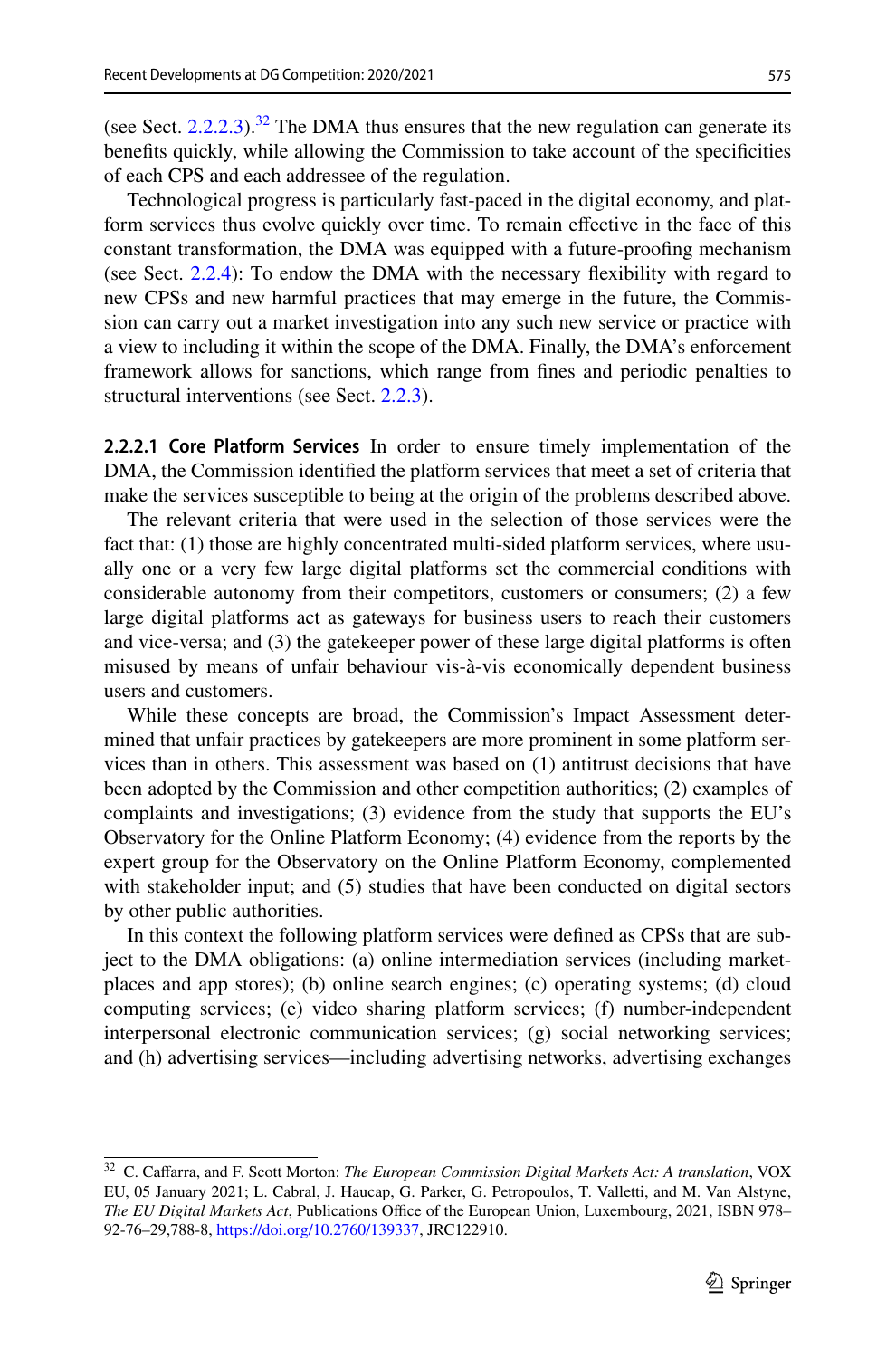and any other advertising intermediation services that are supplied by providers of one or more of the above services.

The listed services are characterised by their importance as channels between business users and their customers, and beneft from strong economies of scale and network efects as well as data-driven advantages. These favour the presence of very strong players that are able to exert gatekeeper power.

<span id="page-9-0"></span>**2.2.2.2 The Gatekeeper Designation Process** According to Article 3(1) DMA, for the provider of a CPS to be designated as a gatekeeper, it has to meet all of the following three requirements:

- (a) It has a signifcant impact on the internal market;
- (b) It operates a CPS that serves as an important gateway for business users to reach end-users; and
- (c) It enjoys an entrenched and durable position in its operations, or it is foreseeable that it will enjoy such a position in the near future.<sup>[33](#page-9-1)</sup>

There are two ways in which the Commission can verify if these three requirements are met in the case of a specifc provider of one or more CPSs: The frst avenue runs via a quantitative designation process, where the provider is presumed to be a gatekeeper if it meets a set of quantitative thresholds:

- (a) Annual EEA turnover of EUR 6.5bn in the last three fnancial years, or an average market capitalisation (or equivalent fair market value) of EUR 65bn in the last fnancial year, and provision of at least one CPS in at least 3 Member States;
- (b) 45 million monthly active end-users and 10,000 yearly active business users established in the European Union in the last fnancial year; and
- (c) Where (b) is satisfed in each of the last three fnancial years.

This quantitative designation process ensures swift application of the DMA to the largest gatekeepers. At the same time, the DMA preserves the fexibility of waiving such a designation in case of a "false positive": where a CPS provider can demonstrate that, although it meets the quantitative thresholds, it exceptionally does not meet the identifying criteria for a gatekeeper as laid out in Article 3(1) DMA. Where such a rebuttal is provided by the CPS provider, the Commission will open a fast-track market investigation to decide whether or not the provider should be designated a gatekeeper.

The second—qualitative—avenue for gatekeeper designation is reserved for smaller providers of CPSs that do not meet some or all of the above quantitative thresholds, but nonetheless do qualify as gatekeepers in the sense of Article 3(1) DMA. To capture such gatekeepers, the Commission will open full-fedged market investigations into the level of entry barriers in the CPS(s) that are ofered by

<span id="page-9-1"></span><sup>&</sup>lt;sup>33</sup> In the latter case, the gatekeeper is not yet established, but it is emerging.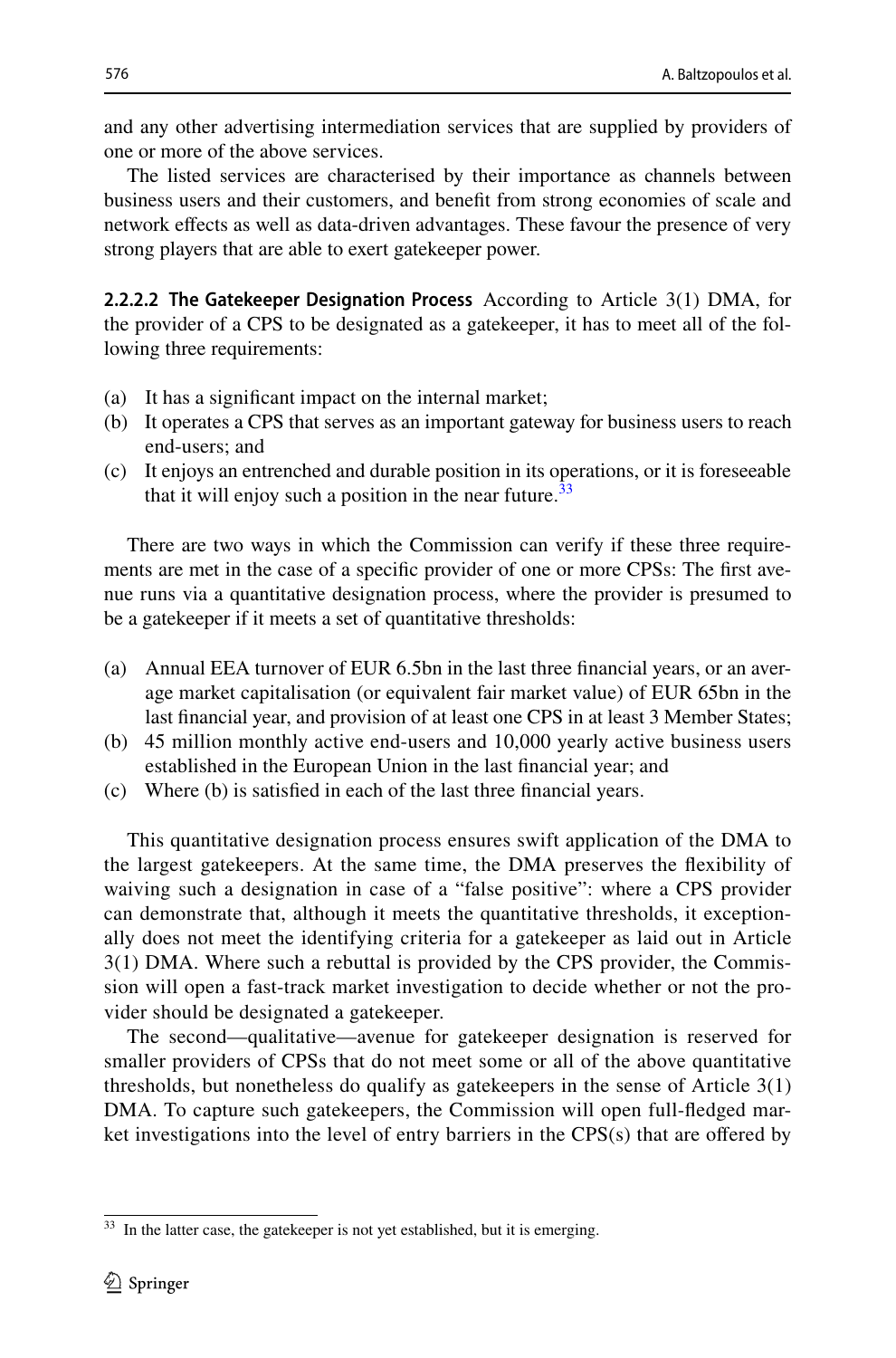a given provider, such as economies of scale or scope, vertical integration, data dependency, multi-homing possibilities and consumer switching costs, or other structural and business characteristics that are relevant for this assessment.

At the end of any designation process—whether it is quantitative or qualitative—the Commission will publish a list of those CPSs that are provided by any given gatekeeper that are considered "important gateways", and hence subject to the obligations that are listed in the DMA.

<span id="page-10-0"></span>**2.2.2.3 Obligations** The Commission identifed which of the specifc unfair practices require ex ante regulatory intervention, following several principles: (a) there should be sufficient experience with the harmful effects of the identified unfair practices; (b) such experience should point to the potentially egregious nature of the unfair practices in question, which would justify imposing clearly identifed obligations that are related to them; (c) to the extent possible, these obligations should be directly applicable in order to guarantee the timeliness of the efects of the DMA; and (d) the unfair practices should be identifed in a clear and unambiguous manner to provide the necessary legal certainty for gatekeepers who would need to comply with them, as well as for business users or consumers that may avail themselves of the choices that are provided for them.

Based on these criteria, and based on the evidence that is described in the identifcation of CPSs, several unfair practices have been identifed as those that require immediate attention by the Commission (see below), given their likelihood to cause direct harm to business users, their unfairness; and their propensity to afect competition negatively in the provision of CPSs.

The designated gatekeepers will be required to comply immediately with all of the obligations. However, for some obligations, the gatekeeper has the possibility to discuss with the Commission the measures it intends to take or has taken in order to ensure their efectiveness. This would provide additional fexibility in tailoring the implementing measures by the gatekeepers to the given obligation and circumstances of each gatekeeper.

The only exceptions that are acceptable for a gatekeeper to be actually exempted from an obligation are public health, public morality and public security concerns. Gatekeepers may also request the (time-limited) suspension of a specifc obligation due to exceptional circumstances that lie beyond the control of the gatekeeper. For example, the gatekeeper might be afected by an unforeseen external shock that has temporarily eliminated a signifcant part of end-user demand for the relevant CPS, or the gatekeeper may argue that compliance with a specifc obligation would endanger the economic viability of its EEA operations.

Importantly, under the DMA, gate keepers cannot claim any efficiencies that are allegedly brought by their practices to avoid the application of certain obligations to any of their CPSs. Such efficiency claims have an important role to play in the realm of competition law, which continues to apply in parallel to the DMA. However, the Commission has determined that the regulatory logic of the DMA should difer from the case-by-case approach of principles-based competition law enforcement as it considers that the competitive harm that is associated with the narrowly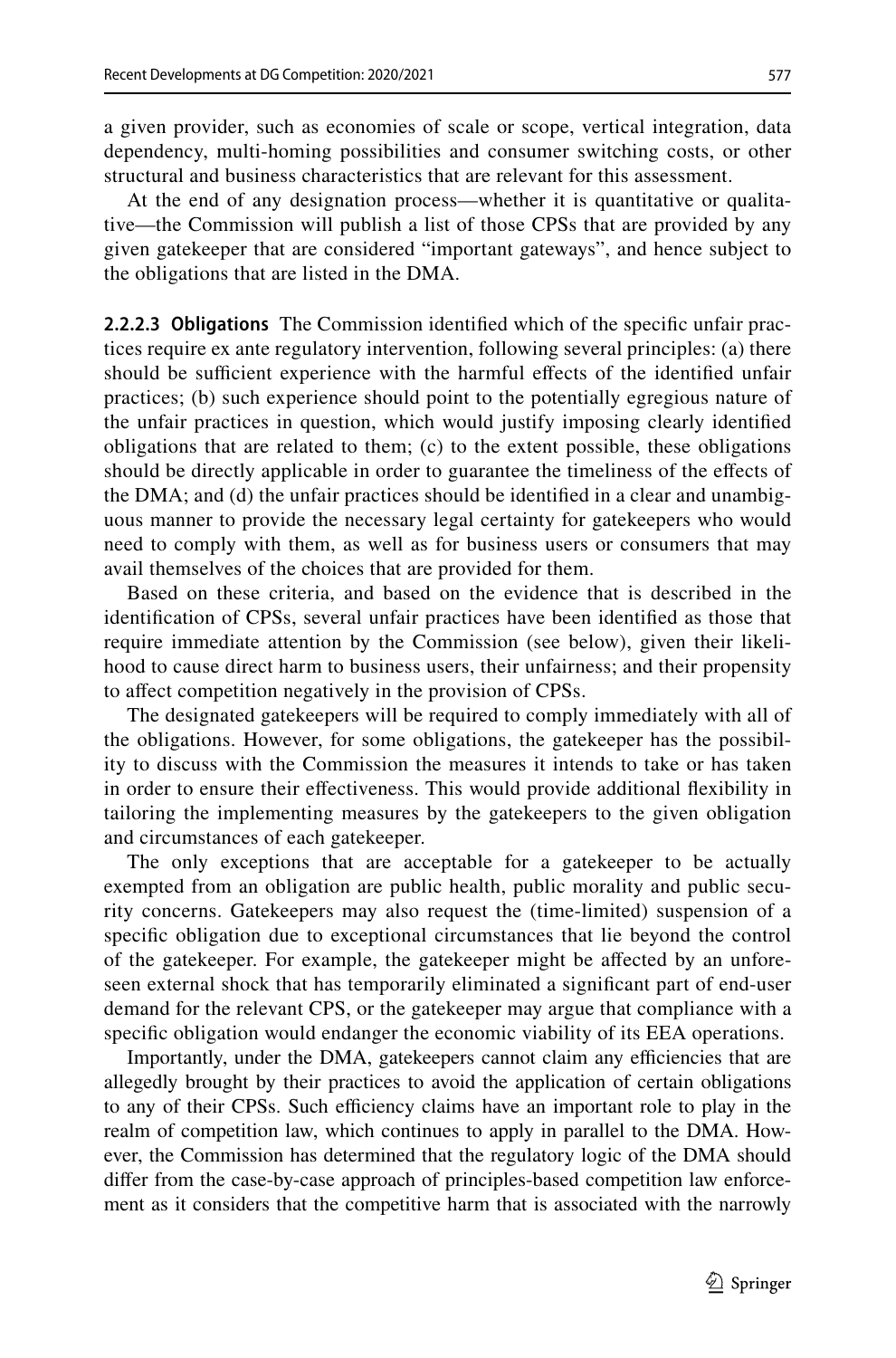| Table 1 Obligations under the DMA                 |                                                                                                                                                                   |                                                                                                                            |
|---------------------------------------------------|-------------------------------------------------------------------------------------------------------------------------------------------------------------------|----------------------------------------------------------------------------------------------------------------------------|
| "Family" of obligations                           | Duties                                                                                                                                                            | Rationale                                                                                                                  |
| Use of data by gatekeepers                        | No collection of data from CPS arising from business<br>Limit combination of data from different sources<br>users' own activities                                 | Mitigate scale and scope disadvantage of smaller competitors. Protect CSP<br>consumers and business users                  |
| Data access & portability                         | Inform regulator of consumer profiling practices<br>Free access to business user own data<br>Portability of own data with consent<br>FRAND access to search data  | Mitigate scale and scope disadvantage of smaller competitors. Reduce<br>switching costs for consumers and business users   |
| Use of distribution channels<br>by business users | No wide MFN clauses<br>No anti-steering                                                                                                                           | Clauses with clear anticompetitive effects and unlikely to create efficiencies                                             |
| Leveraging practices                              | No requirement to use gatekeeper ID service<br>No tying across CPSs                                                                                               | Likely to have strong anticompetitive effects with limited efficiencies                                                    |
| Platform and device neutrality                    | FAND access to app stores for business users<br>Allow user switching between different apps<br>Interoperability with OS features<br>No discrimination in rankings | Limit exploitation of market power in after-markets. Prevent naked self-<br>preferencing. Reduce switching costs           |
| Digital advertising                               | Access to ad inventory evaluation tools                                                                                                                           | Free information to advertisers and publishers on price paid Increase transparency and hence competition in the "Ad Stack" |
| Acquisition                                       | Inform Commission of any acquisition                                                                                                                              | Facilitates the review of acquisitions below the traditional thresholds                                                    |
|                                                   |                                                                                                                                                                   |                                                                                                                            |

<span id="page-11-0"></span>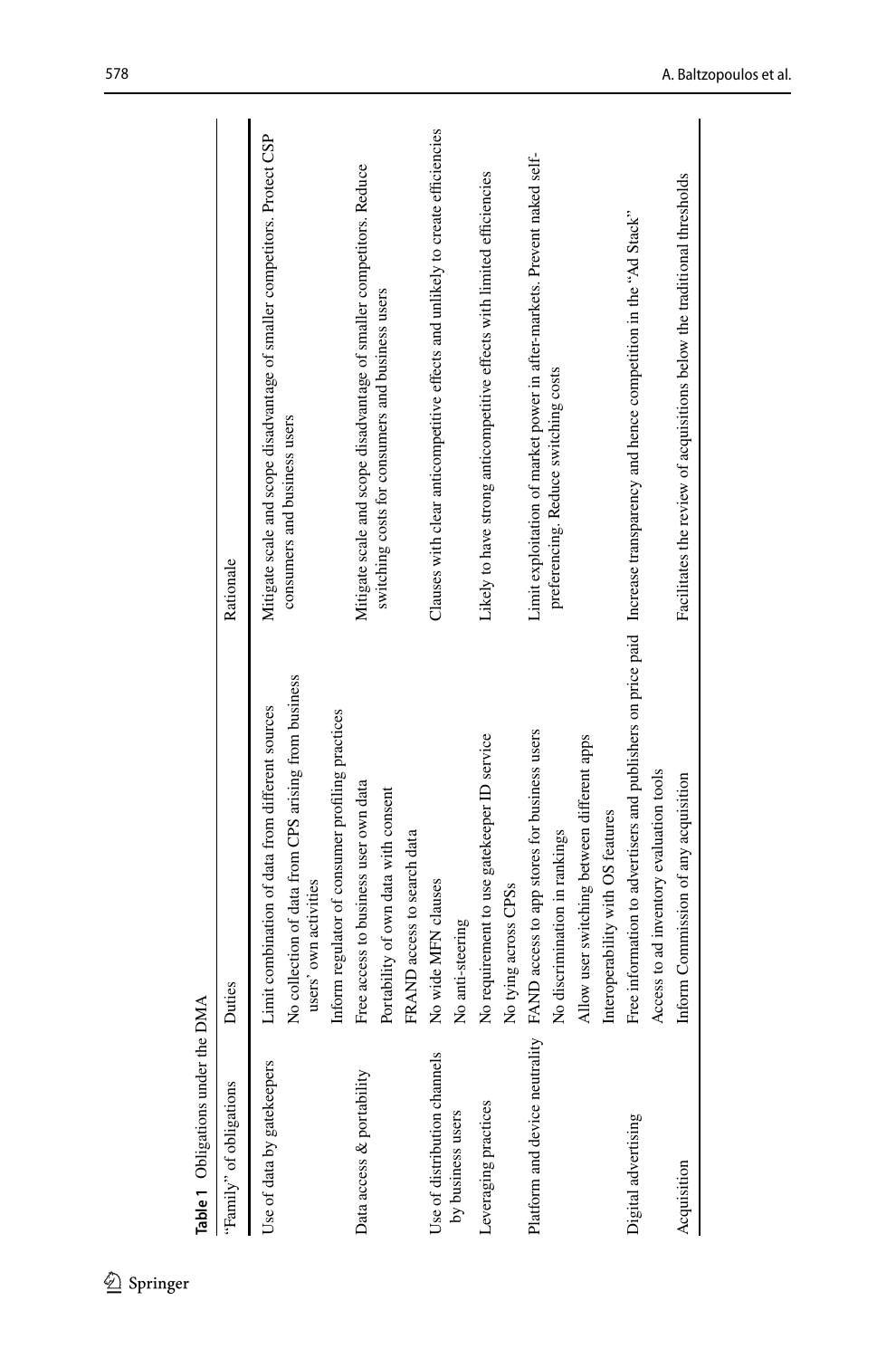defned practices that are listed in the DMA will typically outweigh any potential efficiencies.

The obligations aim at addressing diferent issues and concern diferent areas of the behaviour of gatekeepers. Some of the obligations apply to all CPSs while others are specifc to only some of them. Those obligations are summarised in Table [1](#page-11-0)

A frst set of obligations directly targets the **use of data by gatekeepers.** These include the obligation to: (1) refrain from combining personal data from diferent sources unless they obtained consent from end-users beforehand; (2) refrain from using data that are gathered on CPSs through activities of business users when the gatekeeper offers services in competition with business users; and (3) inform the Commission of consumer profling practices. These obligations are meant to mitigate the adverse efects of large-scale data accumulation and data combination by gatekeepers on consumers and business users,  $34$  and to create a level playing field for smaller competitors who have not (yet) had the possibility to build comparable data assets.

Another type of obligations concerns **data access and portability.** These include the obligation to: (1) provide each business user with access, free of charge, to data that are generated by the business user itself; (2) ensure data portability, subject to consent where required; and (3) provide access on FRAND terms to query, click, and view data that are generated on search engines. These obligations aim at reducing switching costs for business users and end-users and at alleviating the difculties of smaller competitors due to their lack of scale.

A further group of obligations are linked to the use of **distribution channels** by business users. They require that gatekeepers: (1) allow business users to ofer the same products outside CPSs at prices/conditions that difer from those on the gatekeeper's intermediation service(s); and (2) allow business users to promote ofers to users that are acquired via a gatekeepers CPS, and conclude contracts with them, outside the gatekeeper's CPS. These obligations seek to foster inter-platform competition and to strengthen the position of business users of large digital platforms vis-à-vis these platforms.

Two other obligations tackle **leveraging practices** by preventing gatekeepers from requiring that  $(1)$  business users use, offer, or interoperate with an ID service of the gatekeeper; and (2) users subscribe or register with any other CPS as a condition of access to a gate keeper's  $CPS<sup>35</sup>$ . These obligations aim, among other things, at creating a level playing feld for smaller competitors that do not operate multiple CPSs.

Two sets of obligations are related to **platform neutrality and device neutrality**. With regard to the former, the DMA obliges gatekeepers to: (1) ensure fair and non-discriminatory conditions of access to app stores for business users; and (2) not treat more favourably in ranking gatekeeper services and products. As concerns

<span id="page-12-0"></span><sup>34</sup> See for instance S. Ichihashi (2021), *Competing data intermediaries*, RAND Journal of Economics, volume 52(3), pages 515–537.

<span id="page-12-1"></span><sup>&</sup>lt;sup>35</sup> Another obligation prohibits gatekeepers from preventing or restricting business users from raising issues with any relevant public authority relating to any practice of gatekeepers.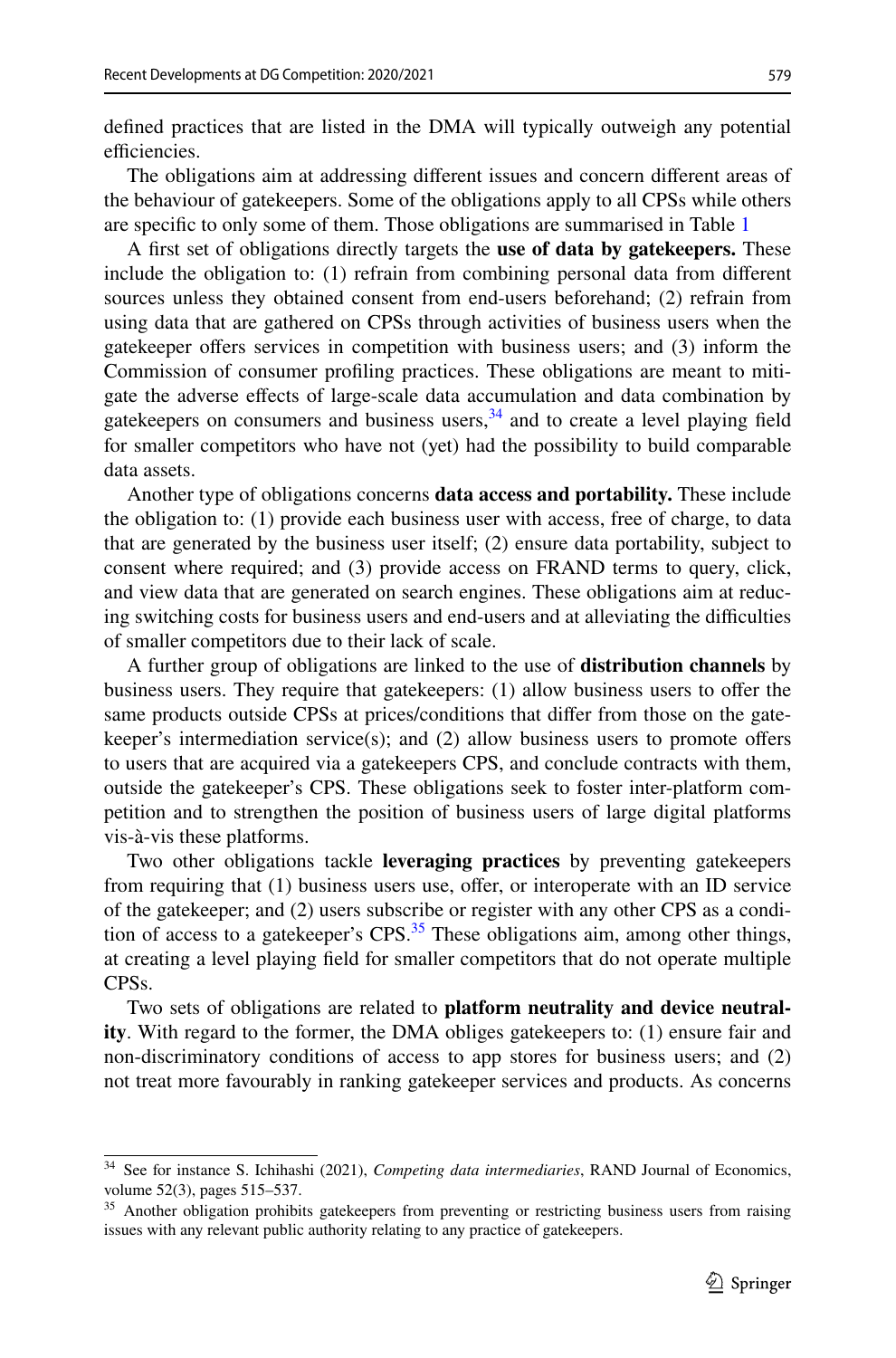the latter, the DMA obliges gatekeepers to: (1) allow end-users to un-install preinstalled applications on CPSs; (2) allow installation and efective use of applications or app stores; (3) allow end-users to switch between diferent software applications and services; and (4) provide to third-party providers of ancillary services access to and interoperability with the same operating system, hardware, and software that are available or used by the gatekeeper. These obligations are particularly useful to address issues related to the dual role of large digital platforms that result from vertical integration or other types of ecosystem integration negatively—in particular certain forms of self-preferencing—and to reduce switching costs for consumers who want to access services that are provided by third-party operators on a gatekeeper platform.

Two obligations address the **digital advertising** sector by forcing gatekeepers to provide for free to advertisers and publishers information on prices paid and access to performance measuring tools of the gatekeeper and information necessary for third-party verifcation of ad inventory. These obligations are useful to promote informed choices in advertising markets.

Finally, the DMA also mandates that gatekeepers inform the Commission of any acquisition in the digital sector.

# <span id="page-13-1"></span>**2.2.3 Enforcement Framework**

To ensure efective compliance with the provisions of the DMA, the Commission can impose fnes and periodic penalties or take the necessary measures to restore compliance following a non-compliance decision. In the extreme case, where an investigation shows that a gatekeeper has systematically infringed the obligations and has further strengthened or extended its gatekeeper position, the Commission can impose structural remedies if they are necessary to guarantee that market participants are not irreversibly harmed by the repeated illicit behaviour.

However, to guarantee proportionality of the intervention the Commission can only impose structural remedies either where there is no equally efective behavioural remedy or where any equally efective behavioural remedy would be more burdensome for the gatekeeper concerned than a structural remedy.

#### <span id="page-13-0"></span>**2.2.4 Future‑proofng**

The services and practices in CPSs and in markets in which these CPSs participate can change quickly and to a significant extent. In an effort to ensure that the DMA remains up to date and constitutes an efective and holistic regulatory response to the problems posed by gatekeepers, a regular review of the lists of CPSs as well as of the obligations is foreseen. This is particularly important to permit a quick identifcation and regulation of new behaviour that may limit the contestability of CPSs or may reinforce the stark imbalance in bargaining power between gatekeepers and their business users.

This updating mechanism is intended to provide the DMA with the necessary fexibility to react in a timely manner to any new challenges—given the dynamically changing nature of the digital sector—while preserving its regulatory character.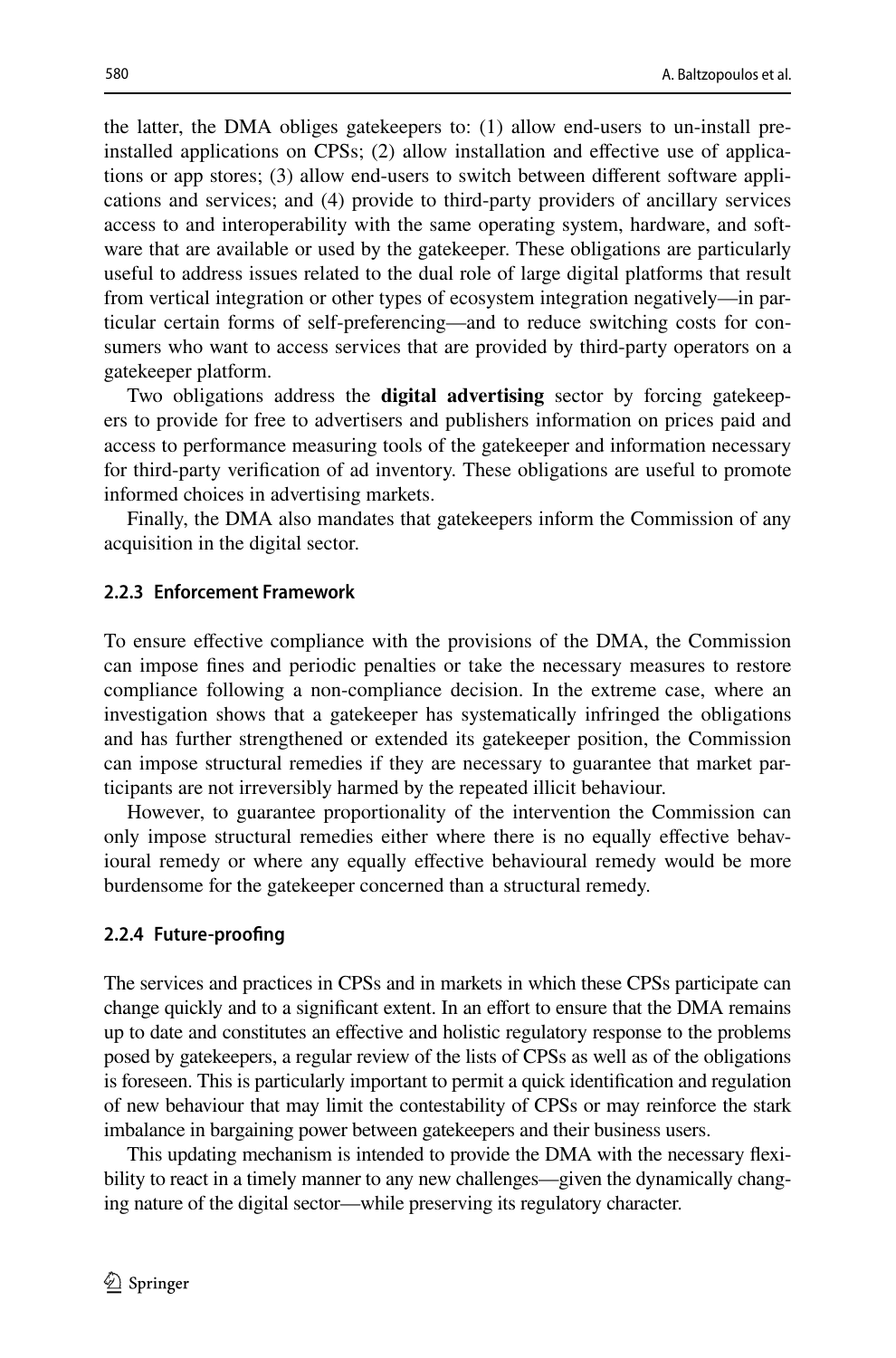## **2.2.5 Conclusions**

To see the full picture of how digital markets will be regulated in Europe in the near future, it is important to understand that the DMA will be enforced hand-in-hand with the existing competition rules, as currently enforced both at European and at national level. The DMA therefore does not replace antitrust enforcement in Europe, but rather complements it with a set of rules that are aimed at ensuring contestability of certain platform services, and eliminating certain forms of unfair gatekeeper behaviour. Similar to other regulated industries—such as energy or telecoms—regulation will provide a valuable tool that covers behaviour that either falls outside of existing competition rules, or cannot be efficiently tackled by competition law.

The implementation of the DMA will require economic analysis in particular for the following areas of intervention:

- Gatekeeper designation: assessing the companies' notifcations in light of the relevant indicators for the quantitative designation; carrying out market investigations for the purpose of qualitative designations (based on an assessment of barriers to entry); regular review of the gatekeeper status
- Market investigations to extend the DMA's scope to new CPSs and to new practices
- Market investigations for the assessment of non-compliance

Economic analysis will also be relevant for the implementation dialogue of some of the obligations, whose purpose is to identify, in close cooperation with the gatekeeper, the most efective and proportional measure that ensures compliance with the respective obligations.

# <span id="page-14-0"></span>**3 State Aid**

#### **3.1 Introduction**

Between January 2020 and July 2021, the Commission adopted a record of more than 1500 decisions in the area of state aid. Most of those decisions concluded that the actions were compatible with the Commission's criteria for justifable actions or did not actually involve aid.<sup>[36](#page-14-1)</sup>

During this period, the impact of the COVID-19 pandemic has been very signifcant. Around than 500 cases and schemes have been approved under the temporary framework ("TF") that was adopted in March 2020 and amended fve times thereafter. The main developments in this feld are discussed in Sect. [3.2.](#page-16-0) In addition, as part of the EU response to the crisis and its evolution, the Recovery and Resilience Facility was established to help Member States in their recovery phase. The CET

<span id="page-14-1"></span><sup>&</sup>lt;sup>36</sup> Detailed information related to the Commission's State aid activity are available at [https://ec.europa.](https://ec.europa.eu/competition/publications/annual_report/2019/part1_en.pdf) [eu/competition/publications/annual\\_report/2019/part1\\_en.pdf](https://ec.europa.eu/competition/publications/annual_report/2019/part1_en.pdf). The number of decisions has been abnormally high this year, also due to the signifcant number of COVID-19 related cases (see Sect. [4](#page-26-0) below).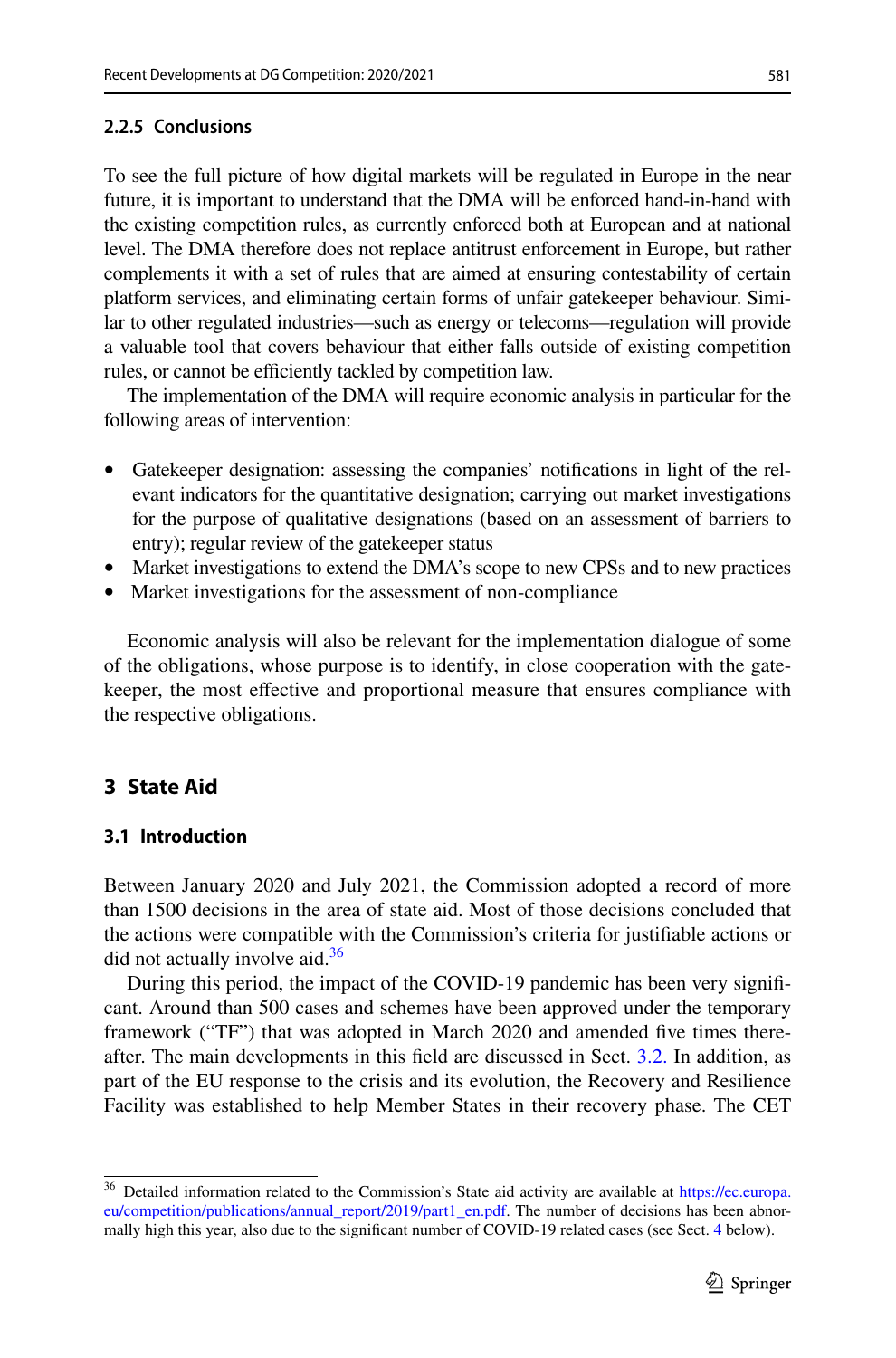was involved in helping determine the appropriate size of the Fund. DG Competition assisted in reviewing and advising on the draft Recovery and Resilience Plans (RRPs) of Member States, since projects under the RRPs must be assessed under State aid rules. To facilitate this work the Commission has published a number of templates. $37$  In May 2021, the Commission also proposed a new Regulation to address distortions that are caused by foreign subsidies in the internal market.<sup>38</sup>

In parallel to the numerous cases and policy initiatives related to the Covid crisis, there has also been signifcant work on State aid guidelines. The Commission completed the ftness check of the rules under the State aid Modernisation package. In addition, the revision of a number of guidelines have been prioritised because of their vital role in the green transition. The revised guidelines in the context of the greenhouse gas emission allowance trading scheme (ETS guidelines) were adopted in 2020 and the Commission has launched the public consultation on the Climate, Environmental and Energy Aid Guidelines (CEEAG) and "important projects of common European interest" (IPCEI) guidelines. While IPCEIs are not specifc to the Commission's green ambition it is expected to be an important instrument to help promote greener technology, such as hydrogen.

In banking, the European Court of Auditors published its review and recommendations in relation to the 2013 Banking Communication and identifed a number of areas for improvement. In the feld of aggressive tax planning the General Court has annulled the Commission decision on Apple and the Commission had appealed this judgment to the Court of Justice. There has also been another important judgment from the Court of Justice on Hinkley Point C, which clarifed the two conditions that need to be fulflled for compatibility decisions under Article 107(3)(c) TFEU.

The CET has been closely involved in the TF and on the compensation of damage caused by Covid-related governmental restrictions on economic activities (Article  $107(2)(b)$ ), contributing to the design and amendments to the TF (e.g. the design of uncovered fxed cost measure) and to the development and application of approaches to damage quantifcation. We were also involved in a number of signifcant cases such as Air-France-KLM (capitalization); TUI; Italian recapitalisation scheme; and Alitalia (damages), as well as in many other cases and schemes analysing proportionality needs andthe appropriate remuneration, as well as governance conditions.

A signifcant contribution has been in assessing whether some recapitalisations constitute State aid or not: whether they are conform with the Market Economy Operator principle including the capital injection to ITA (Italia Trasport Aereo).

Finally, the CET has worked extensively on the energy sector: on policy work such as the Environmental and Energy Guidelines and also on individual cases.

<span id="page-15-0"></span><sup>&</sup>lt;sup>37</sup> Commission Staff Working Document: Guidance to Member States - Recovery and Resilience Plans, SWD(2021) 12 fnal, 22.1.2021. See: [https://ec.europa.eu/info/sites/info/fles/document\\_travail\\_service\\_](https://ec.europa.eu/info/sites/info/files/document_travail_service_part2_v3_en.pdf) [part2\\_v3\\_en.pdf.](https://ec.europa.eu/info/sites/info/files/document_travail_service_part2_v3_en.pdf)

<span id="page-15-1"></span><sup>&</sup>lt;sup>38</sup> See also [https://ec.europa.eu/commission/presscorner/detail/en/ip\\_21\\_1982](https://ec.europa.eu/commission/presscorner/detail/en/ip_21_1982).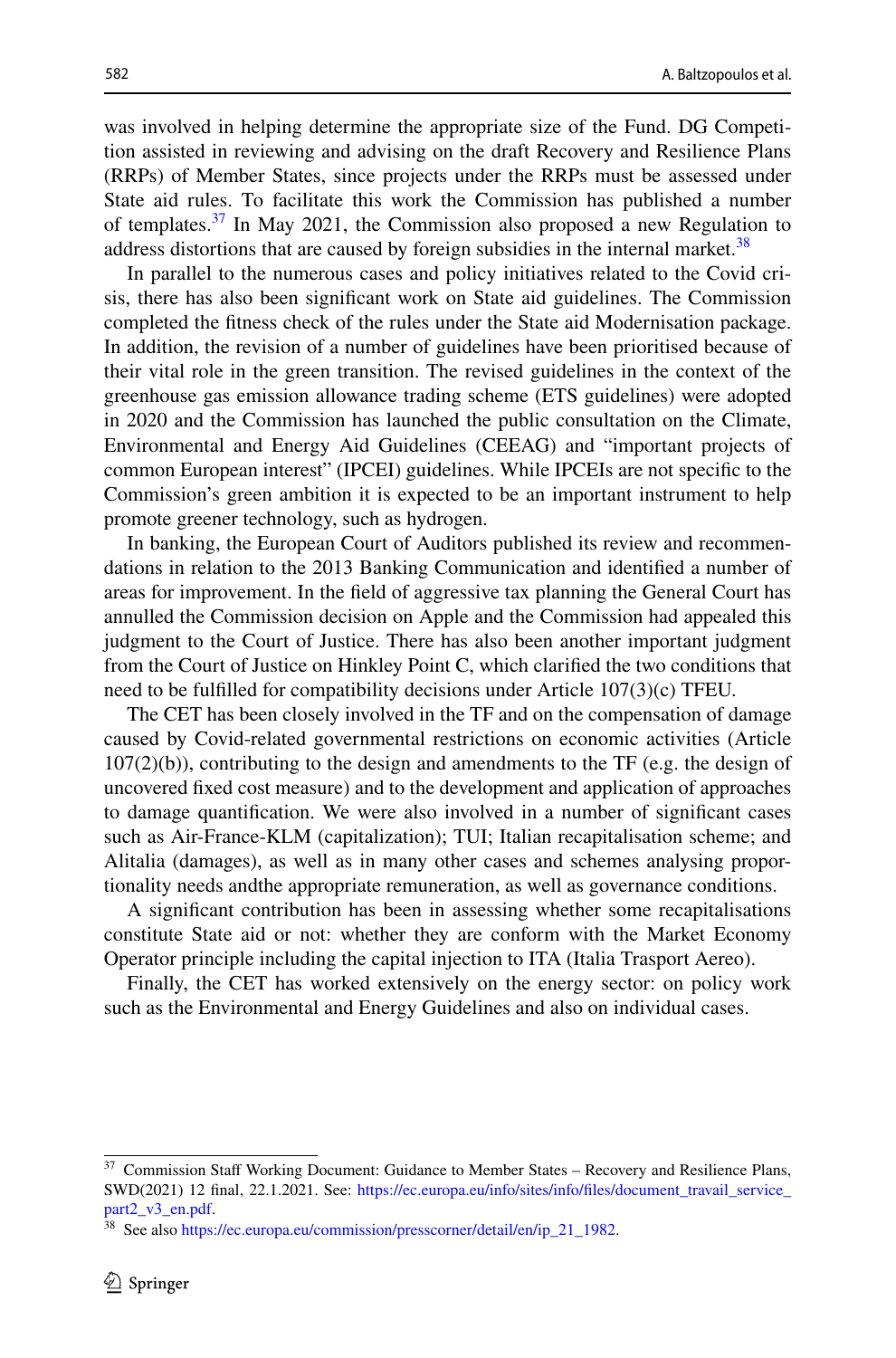#### <span id="page-16-0"></span>**3.2 Developments in the State Aid COVID Related Measures**

The necessary policy response to the COVID outbreak and its unprecedented economic impact has dominated the work of DG Competition in the feld of State aid. As was explained in last year's article, the European Union and European Commission have reacted in several ways in addressing the challenges. One important leg of this reaction is the State aid response—with hundreds of positive decisions—and the setting out of the  $TF<sup>39</sup>$  From an economic perspective, economic and financial analyses have been a key component of the State aid response to these challenges: by contributing to the construction of the overall architecture and rationale of the TF as well as in the implementation and the assessment of actual cases and schemes. And this is the efort to contribute to the overall objectives of State aid: to ensure an appropriate balance between the need to provide support and avoid short and long term harm to the internal market and avoid distorting the level playing feld between Member States (e.g. due to their diferent ability or willingness to provide support).

This section will frst provide a summary of the approved aid and will then discuss whether this reaction has achieved its objectives. The third part is devoted to the new developments of the TF and notably the new measure to address the uncovered fxed costs of highly afected companies. The fourth section addresses how the Commission has applied damage compensation in this crisis. Last, we provide an overview of the main developments from a State aid perspective in one of the most afected sectors, airlines.

#### **3.2.1 Stock‑taking of What has Been Approved**

The COVID pandemic has led to unprecedented decreases in GDP. EU GDP in 2020 dropped substantially: 6%. It is expected to grow by 4.8% in 2021 and 4.5% in 2022. At the same time, the efect in Member States has not been symmetric but refects the diferences in their economies: e.g. tourism-reliant Member States have sufered more). The impact across sectors has been very diverse, with sectors such as transport, hotels, leisure and energy being highly afected, while others—such telecommunication and health services—performing better than in 2019. All EU Member States are projected to reach their pre-crisis level of quarterly output by the end of 2022. So there has been about two "lost years".

Through mid-August 2021, the Commission has adopted almost 630 decisions that approved more than EUR 3 trillion of total State aid in record times. The measures have been approved quickly with a median duration of 20 calendar days. These COVID related decisions mainly concerned measures under two legal bases: i) under Article 107(3)(b) TFEU, which aims at addressing serious disturbance in the economy and is the legal basis of the TF; and ii) under Article 107(3)(b) TFEU, whose objective is to make good the damage that has caused by exceptional occurrences (see Sect. [3.2.4\)](#page-21-0).

<span id="page-16-1"></span><sup>&</sup>lt;sup>39</sup> The Temporary Framework and all its amendments are available at [https://ec.europa.eu/competition](https://ec.europa.eu/competition-policy/state-aid/coronavirus/temporary-framework_en)[policy/state-aid/coronavirus/temporary-framework\\_en](https://ec.europa.eu/competition-policy/state-aid/coronavirus/temporary-framework_en)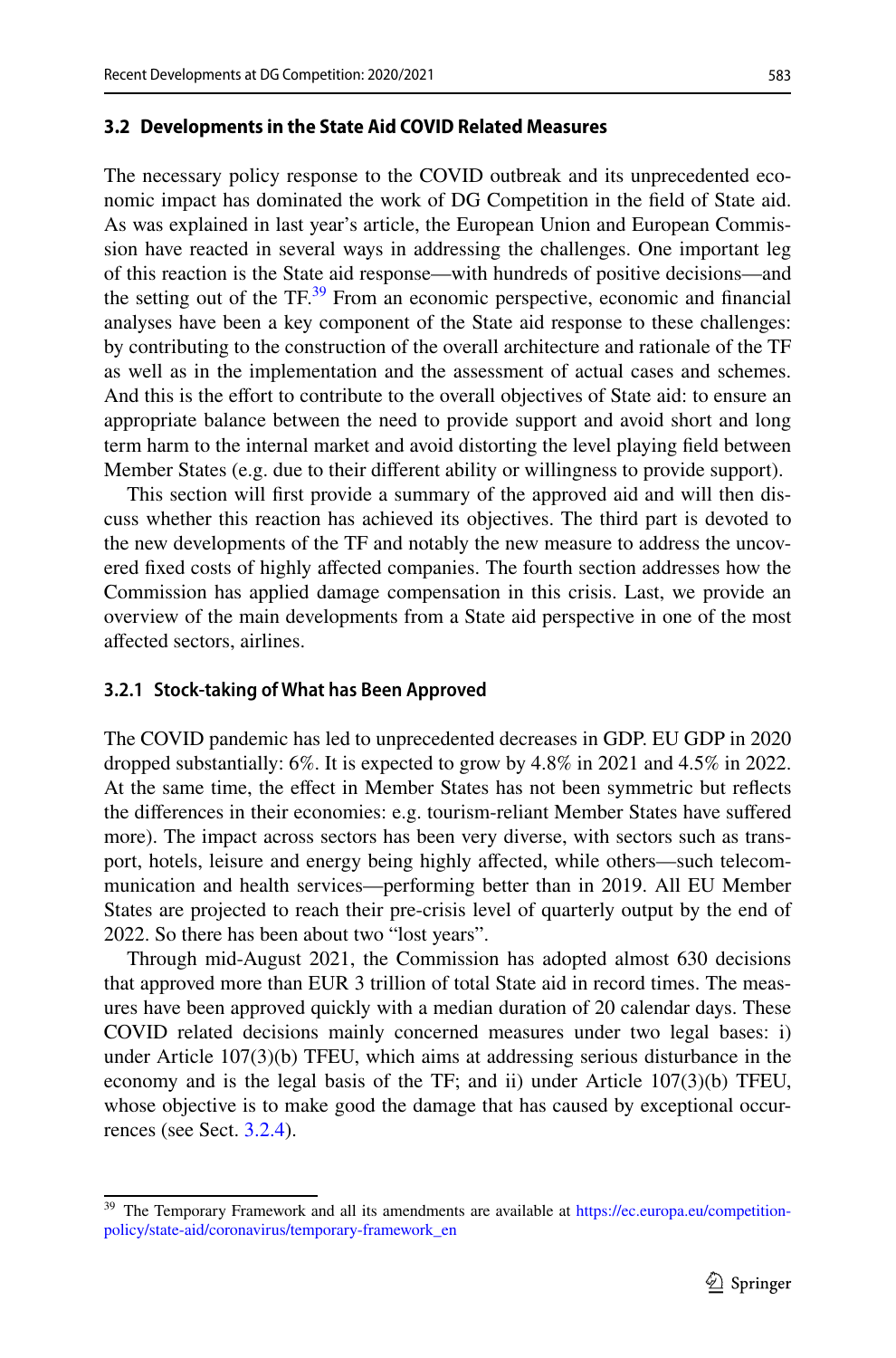There are signifcant diferences in the approved budgets across Member States. By mid-August 2021 more than 50% of the aid approved has been notifed by Germany, followed by Italy and France (around 15% each). However, not all approved aid is actually used; for example in the period between mid-March and end of December 2020, of EUR 2.96 trillion in aid approved by then, around EUR 544 billion was actually used. Also, while most aid approved has been notifed by Germany, data until the end of 2020 show that France has spent more (more than EUR 155b), followed by Italy (EUR 108b) and then Germany (EUR 104b). In relative terms, Spain is the country that has provided to its economy the most State aid as compared to its own GDP (7.3%), followed by France (6.4%). Italy (6.0%), Greece (4.39%), Malta (3.9%), Hungary (3.7%), Portugal (3.6%), Poland (3.6%) and Cyprus  $(3.5\%)$ <sup>[40](#page-17-0)</sup>

The aid approved may take very diferent forms. Within TF measures, guarantees on loans under Sect. [3.2](#page-16-0) is the largest category (more than 50% of estimated budgets), followed by the "3.1 measure", which allows aid to companies of up to EUR 1.8 million in any form (grants, loans, repayable instruments, etc.). This accounts for close to  $25\%$  of estimated budgets.<sup>[41](#page-17-1)</sup>

#### **3.2.2 Positive Impact of Support Measures and Risks**

It has been widely acknowledged that the expansive fscal and monetary response to the COVID outbreak has had benefcial impacts for the economy and society. State aid has been seen as"essential to reduce the short- and long term harm to the EU economy as a result of the pandemic."<sup>[42](#page-17-2)</sup> The support schemes have been effective in preventing a series of bankruptcies and have limited unemployment and spillovers in the economy. Elenev et al. ([2020\)](#page-31-0) use a macroeconomic model to document that the bailouts prevented a much deeper crisis in the US.

In the EU, Member States have provided total fscal support that is estimated at more than 6.5% of GDP. The Commission (2021) considers that "[t]he mutually reinforcing efects of fscal and monetary policies, in combination with regulatory and prudential measures for the fnancial sector were crucial for cushioning the impact of the crisis". The Commission estimates that the contraction in GDP in 2020 has been reduced by around 4.5 percentage points due to the fiscal response.<sup>[43](#page-17-3)</sup> The impact of COVID-19 related measures is expected to amount to around 2.6% of GDP in 2021 and around 0.6% of GDP in 2022.<sup>44</sup>

<span id="page-17-0"></span><sup>40</sup> Collin, A. M., Boddin, V.,& Van de Casteele, K. (2021). The use of COVID-19 related State aid measures by EU Member States. State aid brief, 1/2021.

<span id="page-17-1"></span><sup>&</sup>lt;sup>41</sup> Collin, A. M., Boddin, V., & Van de Casteele, K. (2021). The use of COVID-19 related State aid measures by EU Member States. State aid brief, 1/2021.

<span id="page-17-2"></span><sup>&</sup>lt;sup>42</sup> Robins, N., Puglisi, L., & Ling, Y. (2020). State aid tools to tackle the impact of COVID 19, EStAL, 2, 2020.

<span id="page-17-3"></span><sup>&</sup>lt;sup>43</sup> Communication from the Commission to the Council, (2021), "One year since the outbreak of COVID-19: fscal policy response".

<span id="page-17-4"></span><sup>44</sup> Communication from the Commission to the Council, (2021), "One year since the outbreak of COVID-19: fscal policy response".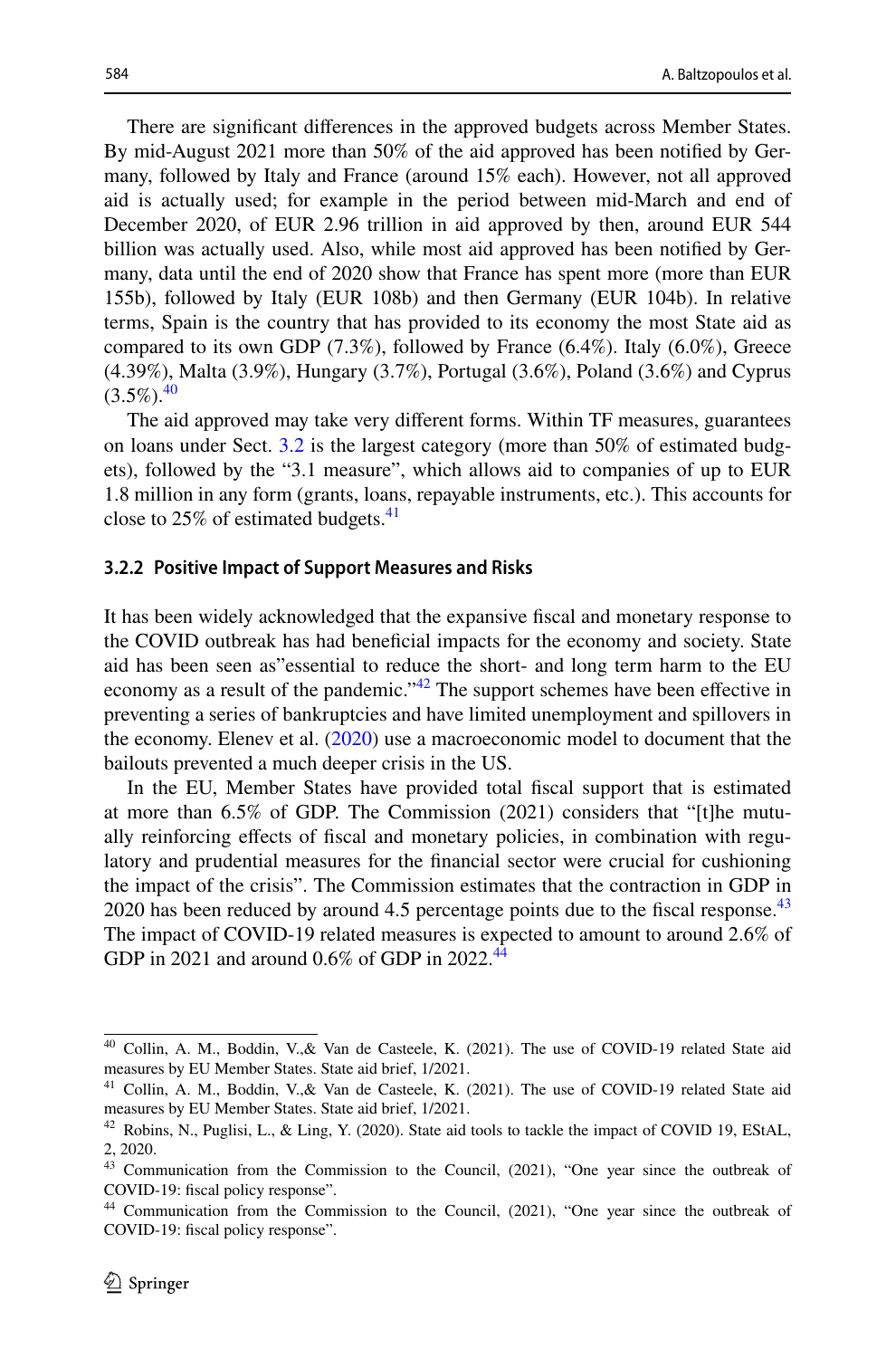In terms of the impact on jobs, the combination of State aid and a number of job retention measures has limited the increase in unemployment (around 1% point from pre-pandemic levels) which has been signifcantly smaller than the drop in GDP.

In terms of bankruptcies, Commission estimates suggest that, without government support measures or new borrowing, a quarter of EU companies would have experienced liquidity distress by the end of 2020 after exhausting their capital buffers. $45$ 

By contrast, some authors point to the negative efects of the bailouts, such as increased moral hazard and excessive risk-taking and the high cost of the bailouts when compared to the corporate income tax payments of the bailout frms (Meier and Smith (2021)).<sup>[46](#page-18-1)</sup> That paper also observes that lobbying expenditures positively predict the bailout likelihood and amount. However, such concerns have generally been overshadowed by the acute needs in the economy – especially in a crisis that is both exceptional and beyond the control of the companies (and therefore with more moderate risks of moral hazard).

There are also concerns about maintaining the level playing feld in the internal market. A European Parliament report<sup>47</sup> noted significant differences in the reaction of Member States both in absolute and relative terms and expressed its fear that the competitive landscape might be modifed in favour of companies that are based in the countries with larger programmes. $48$  The policy response of the EU to such concerns included the Recovery and Resilience Facility ("RRF"), which entered into force on 19 February 2021. It has made EUR 312.5 billion in grants and up to EUR 360 billion in loans available over the next six years to support reforms and investments in all Member States. RRF plans have been approved by the Commission in record times and the scale of the facility is made possible by an unprecedented recourse to EU debt issuance.<sup>[49](#page-18-4)</sup>

A third concern has been the zombifcation of the economy. Largely thanks to the moratoria and support measures, there have been only limited bankruptcies. However, the fip side of this success could be that the support measures have kept alive companies with negative equity or huge debt to equity ratio with a negative efect on long term productivity.<sup>50</sup> For example, a paper published in the Financial Stability

<span id="page-18-0"></span><sup>45</sup> Communication from the Commission to the Council, (2021), "One year since the outbreak of COVID-19: fscal policy response".

<span id="page-18-1"></span><sup>&</sup>lt;sup>46</sup> Meier, J-M., &Smith, J. 2021. The COVID-19 bailouts, CEPR Press, 83...

<span id="page-18-2"></span><sup>&</sup>lt;sup>47</sup> van Hove, J. 2020. Impact of state aid on competition and competitiveness during the COVID-19 pandemic: an early assessment, European Parliament.

<span id="page-18-3"></span><sup>48</sup> However, the Commission also found a correlation between the State aid expenditure (as a % of GDP) and the loss in GDP which is an indication that aid has also been proportionate to needs at a macro level across Member States. See Collin, A. M., Boddin, V.,& Van de Casteele, K. (2021). The use of COVID-19 related State aid measures by EU Member States. State aid brief, 1/2021.

<span id="page-18-4"></span><sup>&</sup>lt;sup>49</sup> According to the European Commission (2021) "Adjustment to large shocks in the euro area insights from the COVID-19 pandemic", technical note for the Eurogroup: "Simulations show that the instrument could increase EU GDP by up to 2% during the years of NGEU's active operation16 (while increasing potential growth beyond the implementation period)".

<span id="page-18-5"></span><sup>&</sup>lt;sup>50</sup> For example, Banerjee et al. (2018) finds that a 1% increase in zombie share leads to 0.3% slower growth.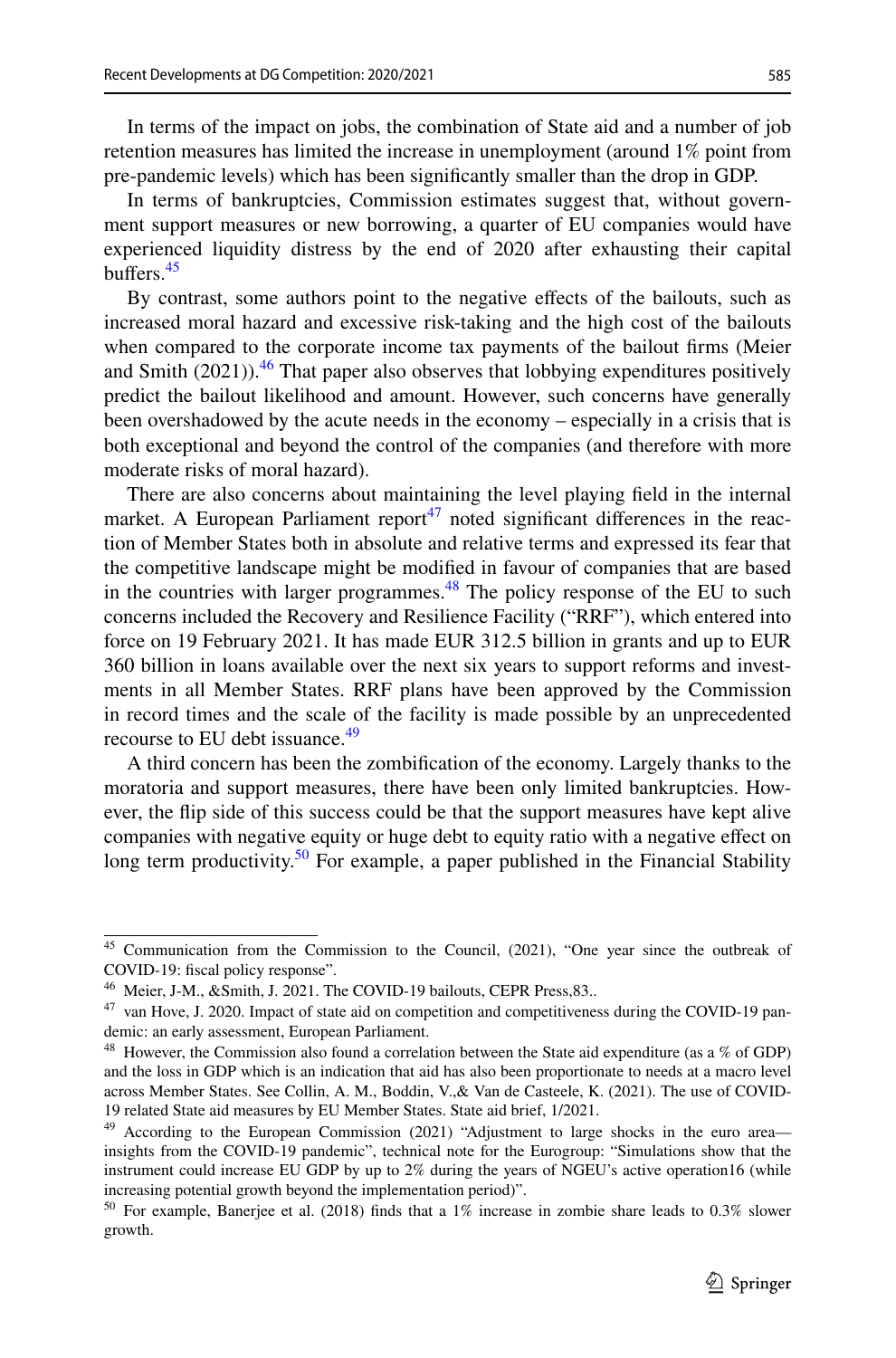Review of the  $ECB<sup>51</sup>$  is concerned that policy measures that are aimed at supporting companies through the COVID pandemic may have supported not only otherwise viable frms but also structurally unproftable frms. This may constrain the postpandemic recovery by tapping resources and crowding out more productive frms. The paper notes that while zombie frms may have not benefted excessively from State support, credit spreads between frms with diferent credit ratings are low compared to historical rates: they show little diferentiation.

However, many consider the risk (or the evidence so far) of zombifcation to be relatively small. For example, Cros et al. [\(2021](#page-30-0)) consider that what we face is "hibernation"—not zombifcation. They fnd that, even if there has been a decrease in the bankruptcy level below its normal level, the same drivers that predicted frm failures in 2019 (such as low productivity and high debt) were the main reasons for bankruptcies also in 2020. That the overall rate of bankruptcy decreases is to be expected when substantial uncertainty of what would be a viable frm in a post-pandemic world.

Since there are social and private costs from insolvencies (e.g., exit leads to a loss of value, such as a "fre sale" of assets and labour skills), and the current crisis is characterised by signifcant uncertainty, there is an incentive to wait and take a chance on a potential upside. Also from a public policy perspective, during a crisis that is so pronounced and given the difculties of distinguishing illiquid from insolvent frms, there is a trade-of between funding some insolvent frms and avoiding a collapse of the economy (see Leaven et al. (2020)).

From a State aid perspective, this risk of zombifcation has been a main concern to fnd the right balance between the benefts and risks to the internal market and a level playing field. Undertakings in difficulty have been excluded from support from the TF. In light of the severity of the crisis and the challenges in particular to the small and micro enterprises—broadly defned as companies with less than EUR 10 m turnover and/or balance sheet and less than 50 employees—, these companies were excluded from this restriction in the 3rd TF amendment. In addition, since this crisis has been outside the control of the companies and the difculties in assessing the future prospects of companies in an environment of uncertainty, Member States have been allowed to provide support to companies at the same terms irrespective of their credit rating; the only diference between large enterprises versus small and medium enterprises.

A fourth concern is that more support may be needed because frms would face a cliff effect once the measures are withdrawn. The  $IMF<sup>52</sup>$  $IMF<sup>52</sup>$  $IMF<sup>52</sup>$  considers that, if fully implemented, the approved support measures could signifcantly reduce liquidity risks. However, it warns that liquidity shortfalls are more likely to be persistent in

<span id="page-19-0"></span><sup>51</sup> Helmersson, T., Mingarelli, L.,Mosk, B., Pietsch, A., Ravanetti, B., Shakir, T., &Wendelborn, J. (2021) Corporate zombifcation: post-pandemic risks in the euro area, Financial Stability Review.

<span id="page-19-1"></span> $52$  Ebeke C., Jovanovic N., Valderrama L., & J. Zhou. 2021. Corporate liquidity and solvency in Europe during COVID-10: the role of policies. IMF working paper No. 2021/056.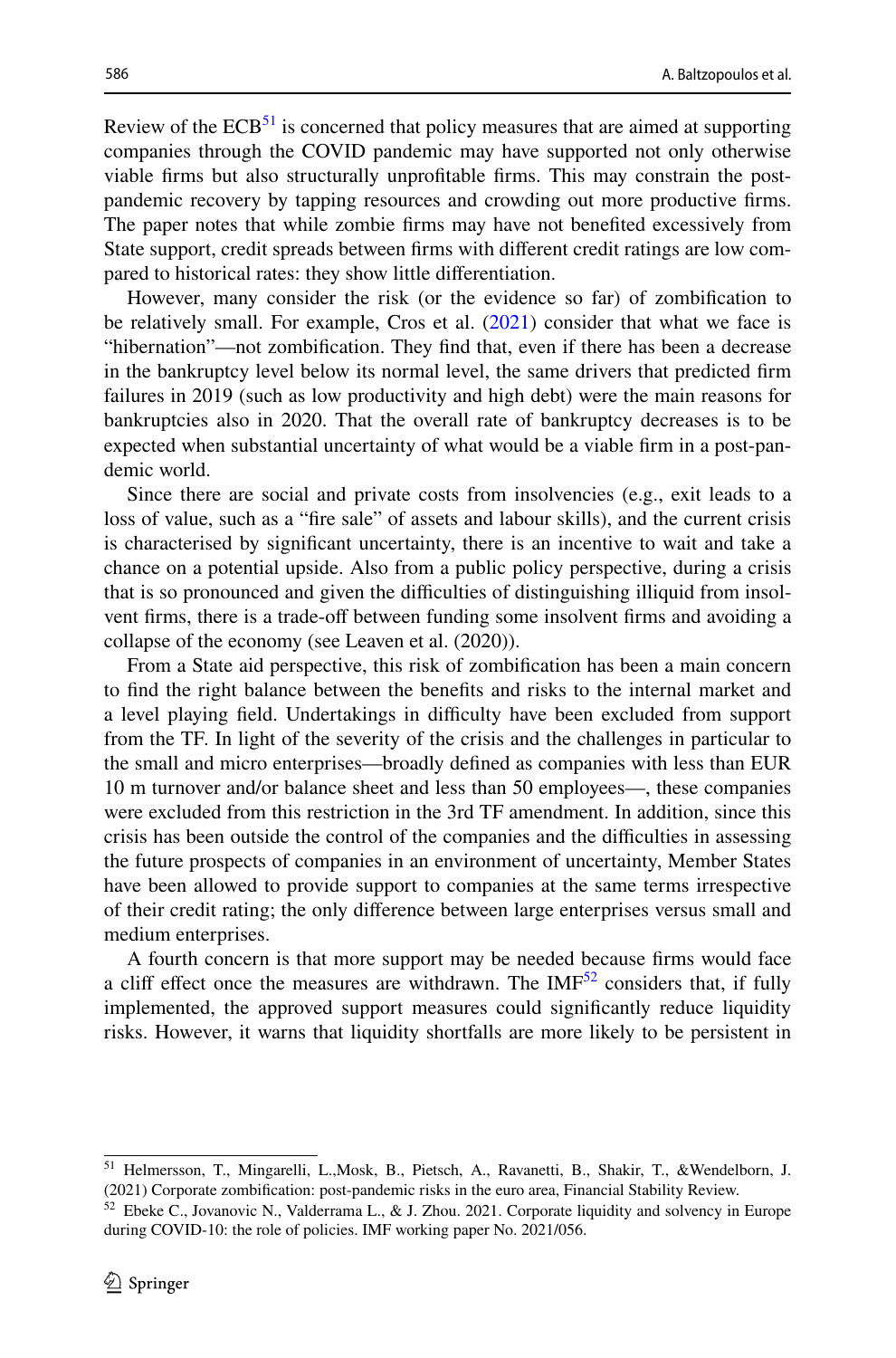hard hit sectors with contact-intensive business models and complex value chains. Similarly, the European Systemic Risk Board, which monitors the EU fnancial system, is concerned about a "tsunami" of insolvencies after pandemic emergency measures are withdrawn.<sup>53</sup>

Another IMF staff discussion note<sup>54</sup> expects that the share of SMEs with negative equity may rise by 6% points in 2020–21, which will threaten up to 1 in 10 SME jobs. The note advocates for "quasi" equity injections to address rising insolvency risks, conditional on adequate fscal space, and an efective set of insolvency and debt restructuring tools. It further argues that "a stronger case could be made for broader solvency support, because of the larger gap between the social cost (to the economy as a whole) and the private cost (to individual creditors and debtors) of letting frms fail".

Several provisions of the Temporary Framework are already aligned with the recommendation of these studies to mitigate the clif edge results, including the possibility to convert repayable instruments into direct grants (subject to the conditions of the TF) even beyond the expiry of the TF. In addition, the several TF amendments and prolongations show that the Commission monitors the economic developments to ensure that support is not withdrawn too early and should focus more on supporting the recovery and helping build the twin transitions.

# **3.2.3 Evolution of the TF**

Since its adoption on 19th March 20,202 the TF has been amended fve times. These amendments have taken into account the prolonged impact of the pandemic and the increasing needs of the economy and have therefore introduced new measures (e.g. recapitalisation chapter, uncovered fxed costs chapter) and prolonged the duration of the TF to address the needs of the real economy.

In particular, the Commission has authorised some schemes that include SMEs or that target SMEs to help improve their liquidity and solvency position.<sup>55</sup> Furthermore, additional measures—such as the uncovered fxed costs measure—are targeting SMEs in most hard hit sectors and support can be provided in the form of grants (which directly improve the equity position of the companies), as will be explained below in more detail. Similarly—and without an eligibility condition on turnover decline—under measure 3.1 there has been a signifcant increase in the allowed aid per undertaking from EUR 0.8 m to EUR 1.8 million. Aid under this measure can be also be provided in the form of grants and therefore directly increase the solvency of the companies.

The uncovered fxed cost measure –Sect. 3.12 of the TF—was introduced in the fourth amendment to the TF of 13 October 2020. This was designed to address the

<span id="page-20-0"></span><sup>53</sup> ESRB, (2021). Prevention and management of a large number of corporate insolvencies.

<span id="page-20-1"></span><sup>54</sup> Díez, F J., Duval, R., Fan, J., Garrido, J., Kalemli-Özcan, S., Maggi, C., Martinez-Peria, S., & Pierri, N. 2021. Insolvency Prospects Among Small and Medium Enterprises in Advanced Economies: Assessment and Policy Options. IMF Staff Discussion Notes No. 2021/002.

<span id="page-20-2"></span><sup>55</sup> Like the Spanish scheme State aid SA.62067 or the French scheme State aid SA.58639.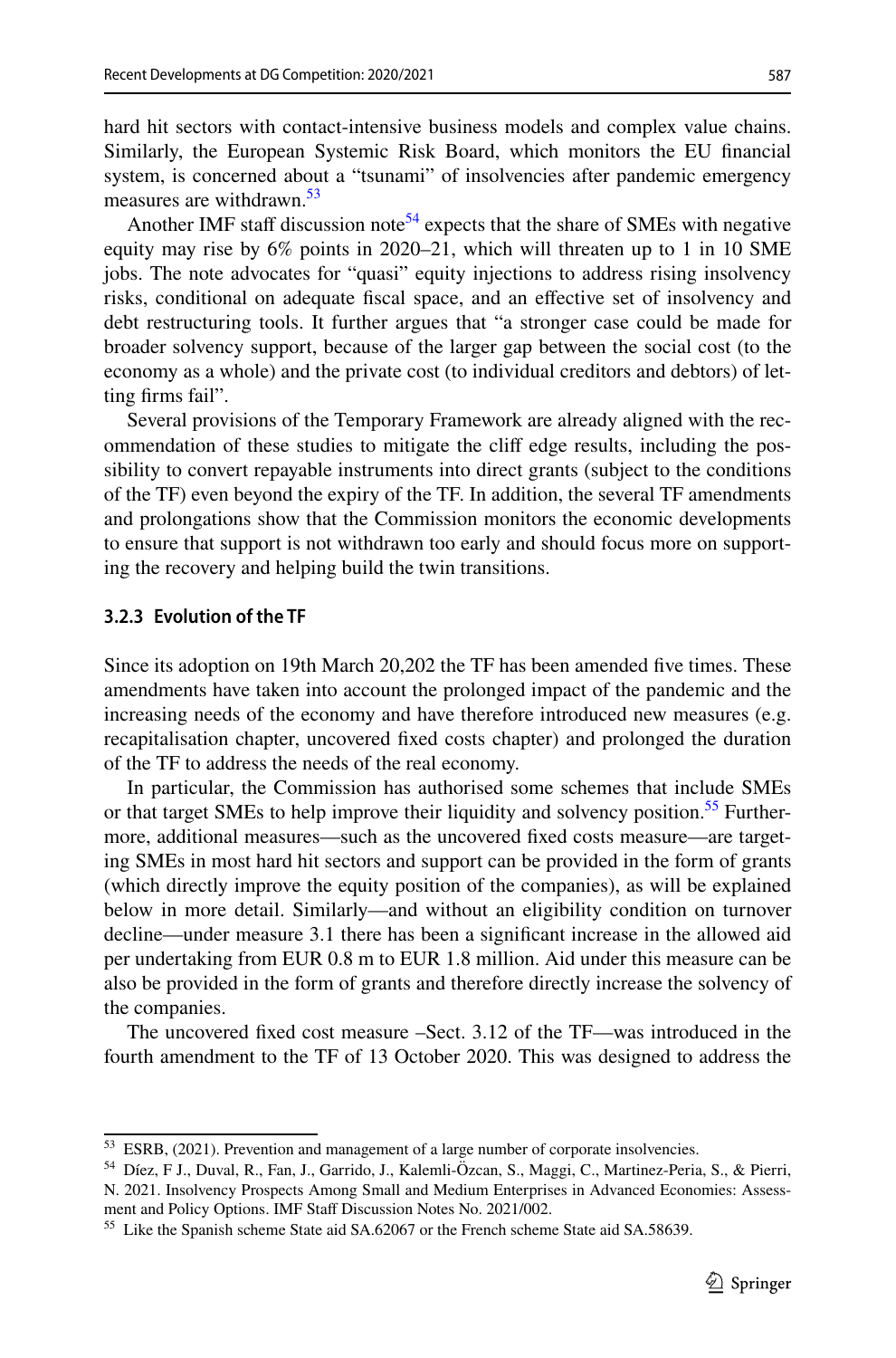needs of companies that have faced a signifcant decline in their turnover compared to the same period of 2019 due to the COVID outbreak. The objective of the measure has been to provide support to cover the fxed costs that cannot be covered by their ongoing revenues. The measure is available under two broad conditions: The benefciaries should have experienced a decline of more than 30% in their turnover compared to 2019, and this support should be part of the scheme. The purpose of the second condition is to ensure that there is a level playing feld between companies in the same sector.

These companies could receive support of up to a maximum amount that had been EUR 3 million, which was raised to EUR 10 million by the  $5<sup>th</sup> TF$  amendment. In practice the amount of aid is linked to the level of losses that the companies incur. These losses are used as a proxy for the uncovered fxed costs concept. The alternative would have been an item-by-item categorisation of the costs into variable and fxed costs – which can be a very burdensome and time consuming. In addition, several safeguards ensure that competition in the common market is not adversely afected: the aid would be provided in the form of a scheme, to companies hardly hit by the COVID outbreak and up to the absolute limits. Also to ensure that companies have incentives to take measures to limit their losses, not all losses can be covered but only up to 90% of the losses of SMEs and up to 70% of the losses for large enterprises (always subject to the absolute nominal cap).

The take up of this measure has been substantial. Many Member States have used such schemes to address the needs of sectors that have been hit harshly by the crisis – in particular, in the leisure markets: e.g. hotels, events, restaurants.<sup>[56](#page-21-1)</sup>

#### <span id="page-21-0"></span>**3.2.4 Damages**

More than 70 decisions have been adopted on the basis of Article 107(2)(b) TFEU. Under this legal basis, Member States may compensate undertakings for damage that is directly caused by the COVID-19 outbreak. However, the scope of this article is narrow. In particular, the damage should be directly caused by governmental restrictions to respond to the Covid-19 outbreak and that prevents the benefciary of the aid from carrying out its economic activity. The principles on eligibility are clarifed in the TF. Companies are eligible when there is an outright ban on their activities but also when the imposed restrictions impose a de facto ban or undue restrictions, such as limits on attendance going beyond what would be dictated by generally applicable social distancing rules. By contrast the economic impact that results from the COVID-induced economic crisis are to be assessed under the diferent compatibility basis of Article 107(3)(b) TFEU, and therefore in principle on the basis of the TF.

Once eligibility has been established, DG Competition needs to assess the proportionality of the measure in order to avoid overcompensation. This is again explained in the TF: "…*the aid compensates only for the damage directly caused by* 

<span id="page-21-1"></span><sup>56</sup> For example, France, Italy, Germany, Spain, Denmark, Netherlands, Slovakia, Slovenia, Lithuania, Belgium, Hungary, Finland and Luxembourg.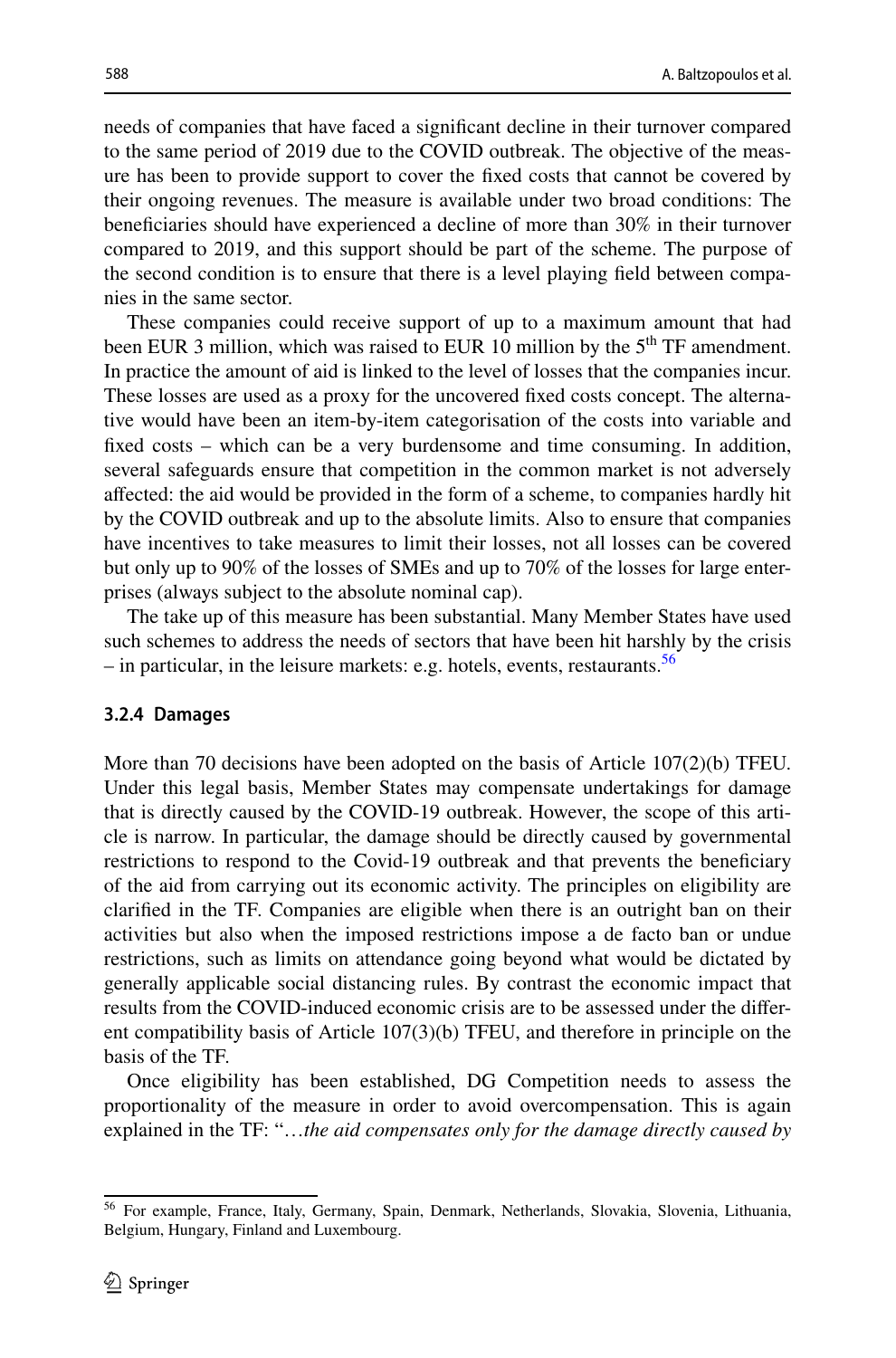*the measure, up to the level of profts which could have been credibly generated by the benefciary in the absence of the measure, for the part of its activity which is curtailed."*[57](#page-22-0) Quantifcation of the damage therefore requires the defnition of a "counterfactual" scenario to determine the diference between this counterfactual and the actual scenario. The actual scenario is easily observable—at least ex post. However, damages may be estimated ex ante (i.e. on a forward look basis) or ex post. In cases where the aid approved before the end of the eligible period there is a clawback mechanism (i.e. reassessment ex post) to ensure the proportionality of aid.<sup>[58](#page-22-1)</sup>

The counterfactual is by defnition more complicated, since it cannot be observed ex ante nor ex post. For the initial stages of the COVID crisis it has been typically assumed that a relevant counterfactual would be the performance of the company in 2019. This was done because there had been limited time for companies to account for and adjust to the new reality, and the pandemic had not yet translated into a broader economic crisis. Over time however, it became desirable to consider counterfactuals that would identify the impact of public measures on the volume of passenger/level of activity of the benefciaries, disentangling the specifc efect of the governmental restrictions from other concurrent efects of the general sanitary and economic context. Sticking to the 2019 counterfactual would have de facto discriminated against undertakings that expended eforts to adapt to the new conditions and it would have exceeded the scope of Article 107(2)(b).

An example of the methodology that has been used by the Commission to determine such more complex counterfactuals can be found in the Alitalia damages  $II^{59}$ and  $III^{60}$  or the Finnair<sup>61</sup> cases. The counterfactual was constructed by estimating on a route-by-route basis—the net losses/profts that the company would have experienced based on the volume of passengers that it would have expected to transport during the eligible period had the governmental restrictions that were linked to the COVID-19 outbreak not been imposed.

To do this, the Commission identifed a bundle of routes that were free of such governmental restrictions and compared it with the traffic that was registered on those same routes in 2019 (for the same period or similar periods). This reduction would represent the passengers that would not travel in any event regardless of the travel restriction.<sup>62</sup> For example, typically domestic routes were not affected by restrictions but there has been a signifcant drop in passenger numbers. The proportional change in traffic so computed was then applied to similar routes that were directly afected by governmental restrictions to construct the counterfactual scenario.

<span id="page-22-0"></span><sup>57</sup> See point 15ter of the TF.

<span id="page-22-1"></span><sup>58</sup> See for example State aid SA.56867(2020)- Germany – COVID 19 – Support for Condor.

<span id="page-22-2"></span><sup>59</sup> State Aid SA.59188 (2020/NN) – Italy – COVID-19 aid to Alitalia.

<span id="page-22-3"></span> $^{60}$  State Aid SA.61676 (2021/NN) – Italy – COVID-19 aid to Alitalia.

<span id="page-22-4"></span> $61$  State aid SA.60113 (2021) – Finland – Finnair – COVID-19—hybrid loan 107.2.b.

<span id="page-22-5"></span> $62$  When it was not possible to establish a reliable set of routes, the Commission examined routes that were not afected by restrictions in previous months.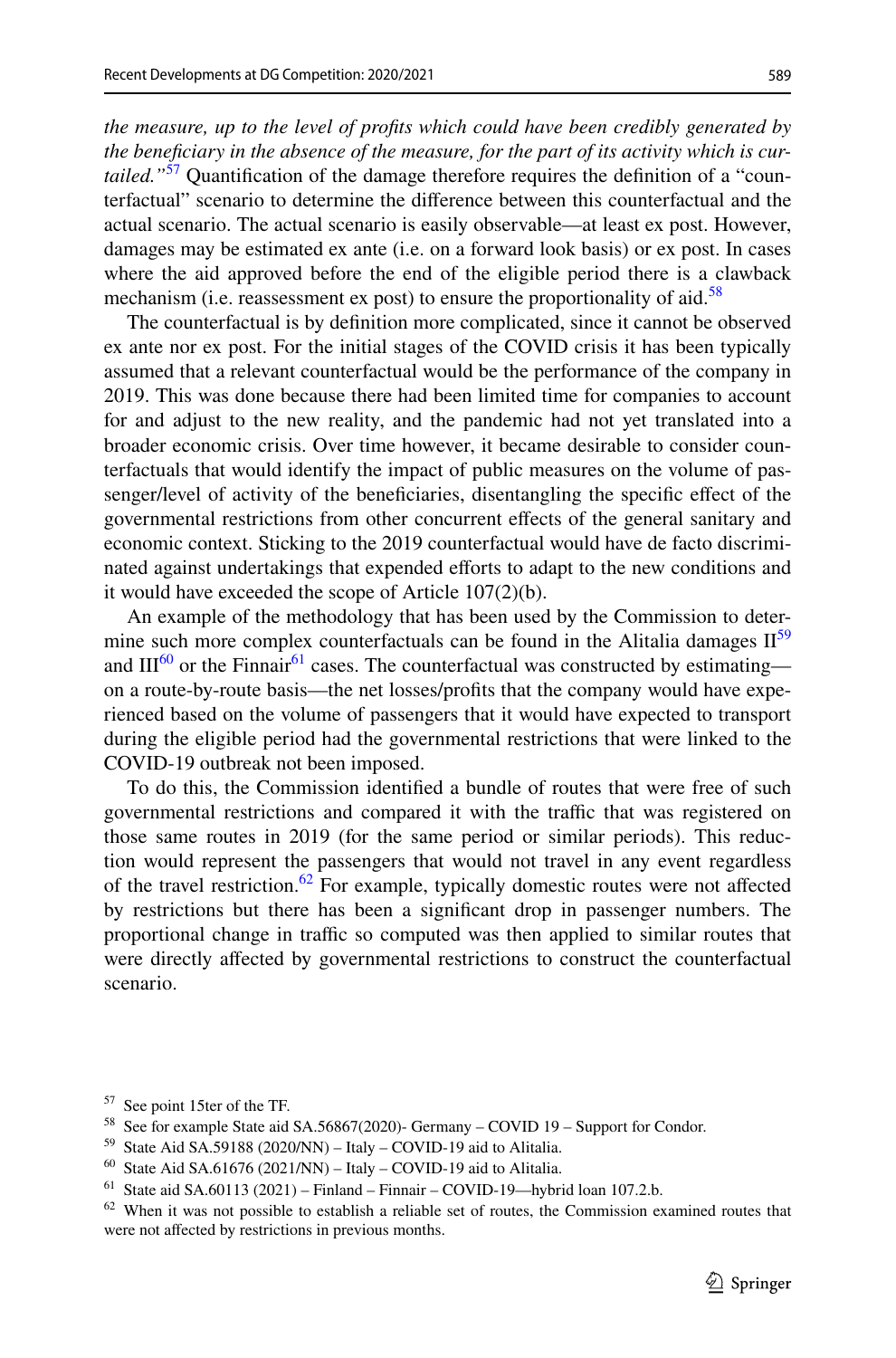# **3.2.5 Airlines**

The airline industry has been heavily affected by the COVID crisis. According to the International Air Transport Association  $(IATA)$ ,  $^{63}$  $^{63}$  $^{63}$  after making USD 26b in profits in 2019, the worldwide industry recorded more than USD 120b in losses in 2020 and is projected to record another 48b in losses in 2021. European airlines lost USD 35b in 2020 and are expected to lose USD 22b in 2021.

Europe has been particularly affected since international traffic restrictions also applied to intra-EU traffic on which EU based air carriers heavily rely. The adverse performance in the sector is also refected in the airline share prices which have fallen by more than 20% compared to December 2019.<sup>64</sup> A key concern of the sector is that several airlines managed to survive only due to massive increases in debt. IATA has estimated this increase to be USD 220 billion in 2020. Almost half of government aid has been provided in the form of debt that needs to be repaid.

Unsurprisingly, a signifcant number of State aid decisions has involved airlines. Airlines have beneftted from liquidity and equity fnancing under the TF, as well as through damage compensation or under the Rescue and Restructuring guidelines (Article  $107(3)(c)$ ). Several airlines do not qualify for aid under the TF because they were already in difficulty before 31 December 2019. However, these companies could still receive aid in the form of damage compensation under Article  $107(2)(b)$ TFEU or under the standard Rescue and Restructuring guidelines. For example, the Commission approved a EUR 1.2b rescue  $\alpha$  and more than EUR 450 m in damage compensation for TAP.<sup>66</sup>

The EU has authorised more than EUR 15b of solvency support for airlines. This includes a EUR 6 billion package for Deutsche Lufthansa<sup>67</sup> and a EUR 4 bil-lion package that benefits Air France—KLM group.<sup>[68](#page-23-5)</sup> These two companies are included—along with  $SAS^{69}$  and  $TUI^{70}$ —in the group of only four airlines that have received more than EUR 1billion of solvency support; all four companies received support under the recapitalisation measure of the TF—3.11. The only other airline that has received more than EUR 250 m aid under Sect. 3.11 is Finnair (EUR  $286 \text{ m}$ .<sup>71</sup>

A comparison with the major US airlines is interesting: While support towards EU airlines has been unprecedented, it appears that US airlines have received similar

<span id="page-23-0"></span><sup>63</sup> IATA, outlook for the global airline industry, April 2021.

<span id="page-23-1"></span><sup>64</sup> See IATA, Airlines Financial Monitor, June 2021, [https://www.iata.org/en/iata-repository/publicatio](https://www.iata.org/en/iata-repository/publications/economic-reports/airlines-financial-monitor---june-2021/) [ns/economic-reports/airlines-fnancial-monitor---june-2021/](https://www.iata.org/en/iata-repository/publications/economic-reports/airlines-financial-monitor---june-2021/)

<span id="page-23-2"></span><sup>65</sup> State Aid SA.57369 (2020/ N) COVID 19 – Portugal Aid to TAP.

<span id="page-23-3"></span><sup>66</sup> State Aid SA.62304 (2021/N) –PortugalCOVID-19: Damage compensation to TAP Portugal.

<span id="page-23-4"></span><sup>67</sup> State Aid SA.57153 (2020/N)–Germany–COVID-19 –Aid to Lufthansa.

<span id="page-23-5"></span><sup>68</sup> State Aid SA.59913–FranceCOVID-19 –Recapitalisation of Air France and the Air France –KLM Holding.

<span id="page-23-6"></span><sup>69</sup> State Aid SA.57543 (2020/N) – Denmark, State Aid SA.58342 (2020/N) – Sweden COVID-19: Recapitalisation of SAS AB.

<span id="page-23-7"></span><sup>&</sup>lt;sup>70</sup> State Aid SA.59812 (2020/N) – Germany – COVID-19 – Recapitalisation of TUI.

<span id="page-23-8"></span><sup>&</sup>lt;sup>71</sup> State Aid SA.57410 (2020/N)–Finland COVID-19: Recapitalisation of Finnair.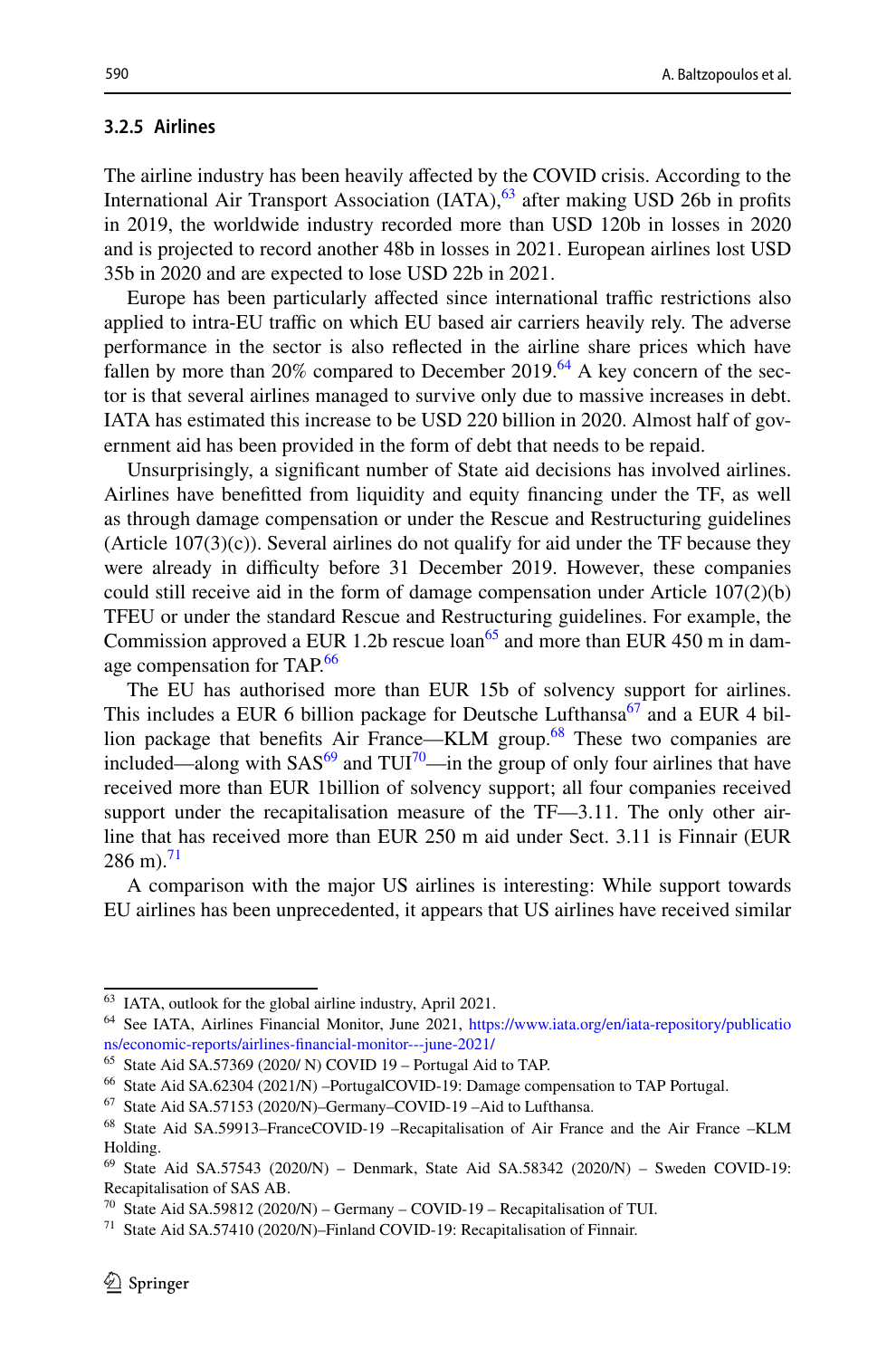<span id="page-24-0"></span>

| <b>Table 2</b> Amount of<br>"recapitalization" aid to the<br>largest US airlines, and as a %<br>of 2019 revenues |                                | USD mn | $%$ of 19 Rev |
|------------------------------------------------------------------------------------------------------------------|--------------------------------|--------|---------------|
|                                                                                                                  | Alaska Air Group, Inc.         | 1021.0 | 11.6%         |
|                                                                                                                  | American Airlines Group Inc    | 5983.0 | 13.1%         |
|                                                                                                                  | Delta Air Lines, Inc.          | 5594.0 | 11.9%         |
|                                                                                                                  | JetBlue Airways Corporation    | 963.0  | 11.9%         |
|                                                                                                                  | Southwest Airlines Co.         | 3354.0 | 15.0%         |
|                                                                                                                  | United Airlines Holdings, Inc. | 5102.0 | 11.8%         |
|                                                                                                                  |                                |        |               |

<span id="page-24-2"></span>

| <b>Table 3</b> Amount of<br>recapitalisation aid to large EU<br>airlines, and as a $%$ of 2019<br>revenues <sup>a</sup> |                              | EUR mm       | $%$ of 19 Rev |
|-------------------------------------------------------------------------------------------------------------------------|------------------------------|--------------|---------------|
|                                                                                                                         | Lufthansa Group<br>SAS (EUR) | 6153<br>1069 | 17%<br>25%    |
|                                                                                                                         | Air France-KLM               | 4000         | 15%           |
|                                                                                                                         | Finnair <sup>b</sup>         | 637          | 21%           |
|                                                                                                                         | TUI                          | 1250         | 7%            |

a These numbers refer to approved aid – not all of which has yet been efectively disbursed

b This includes both recapitalisation support under 3.11 TF (Article  $107(3)(b)$  and damage compensation under  $107(2)(b)$  in the form of hybrid loan

amounts of solvency support as a % of the companies' 2019 revenues. In the US, the Airline Payroll Support Program included USD 32billion of support. In particular, Table [2](#page-24-0) shows that all major US airlines received signifcant support in the form of grants (loans and warrants are not included in the Table).<sup>72</sup> This corresponds to between 11 and 15% of the company's turnover in 2019.

In the EU solvency support has been similar (with greater divergences though) in terms of % of 2019 revenues for several large airlines, as can be seen in Table [3.](#page-24-2) However, several large airlines—such as IAG, Ryanair, and Wizz Air—have not received any solvency support (or only a minimal support).<sup>73</sup>

TF 3.11 cases (recapitalisation cases) above EUR 250 m require an individual notifcation and in cases where the benefciary has signifcant market power in at least one relevant market, Member States must propose additional measures to preserve efective competition in those markets. These measures could be structural or behavioural.

Until today, there have been only two cases where such commitments have been imposed. As was explained in last year's contribution, "due to the signifcant market

<span id="page-24-1"></span><sup>72</sup> Data until September 2021, available at [https://home.treasury.gov/policy-issues/coronavirus/assisting](https://home.treasury.gov/policy-issues/coronavirus/assisting-american-industry/payroll-support-program-payments)[american-industry/payroll-support-program-payments](https://home.treasury.gov/policy-issues/coronavirus/assisting-american-industry/payroll-support-program-payments)

<span id="page-24-3"></span> $73$  At the same time, EU airlines may have also benefitted from wage support in the EU and also beyond: E.g. Lufthansa Group has also benefted from the Payroll Support Program in the US.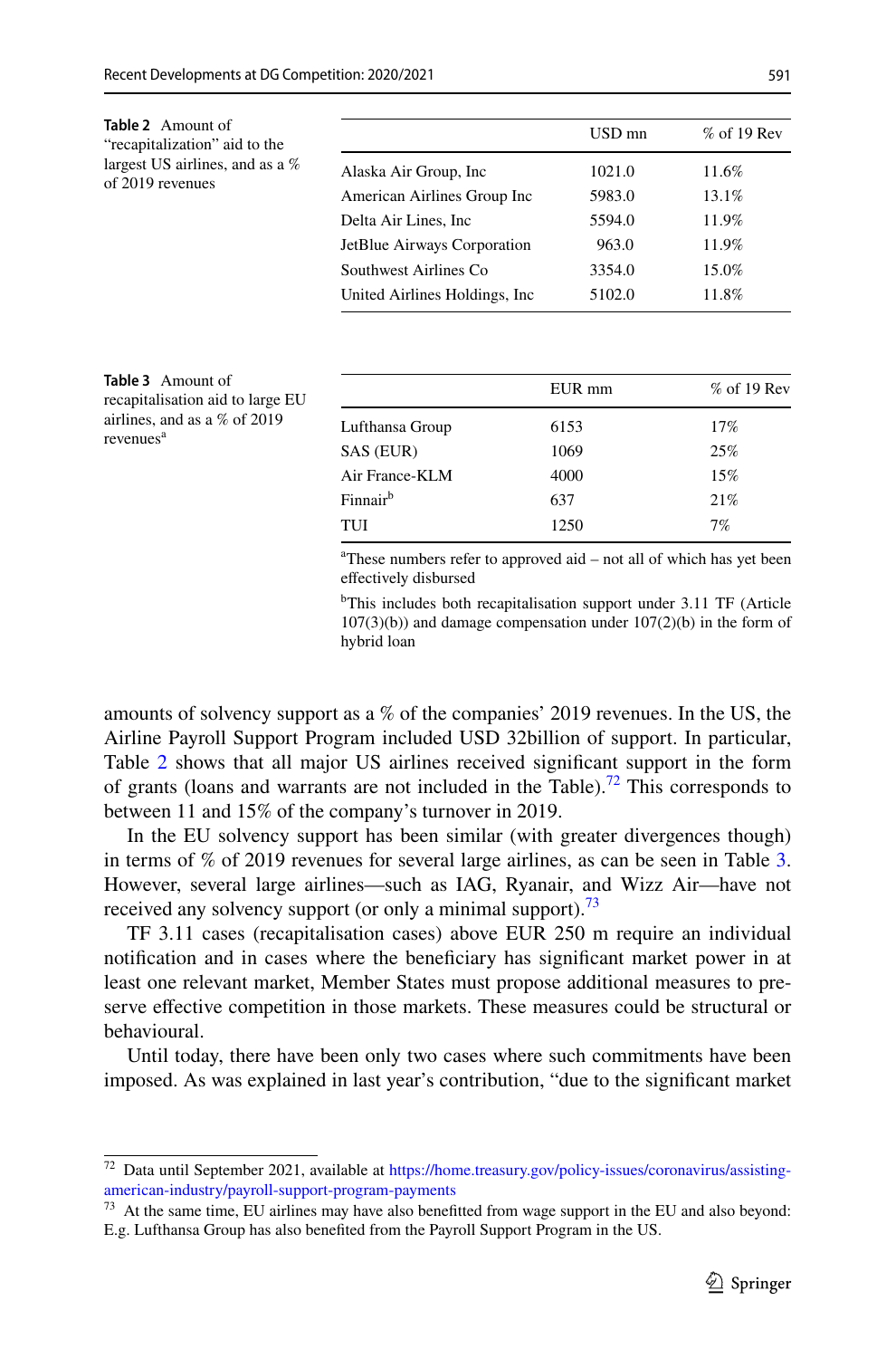|                       | Slot holdings (Sum-<br>mer 2019) | Average congestion<br>(Summer 2019) | Competitors (Summer 2019)      |
|-----------------------|----------------------------------|-------------------------------------|--------------------------------|
| AF KLM (Orly)         | 50–60%                           | 90-100%                             | $IAG (10\%)$ , EasyJet $(8\%)$ |
| Lufthansa (Frankfurt) | 50-60%                           | $80 - 90\%$                         | Ryanair, Condor (4%)           |
| Lufthansa (Munich)    | $45 - 55\%$                      | 70-80%                              | EasyJet, IAG $(2%)$            |

<span id="page-25-2"></span>**Table 4** Assessment of Market Power at Airports

power of DLH in the hub airports of Munich and Frankfurt, there are divestments of up to 24 landing/take-of slots/day at the Frankfurt and Munich hub airports and of related additional assets to allow competing carriers to establish a base of up to four aircraft at each of these airports."

The second case is Air France: France committed that Air France makes available to up to 18 daily slots at Orly airport ("ORY"). The Commission considered that 18 slots per day is sufficient for a competitor that acquires these slots to establish or expand viably its based operations at ORY by, for example, basing three aircraft and operating three rotations per day with each of them, or basing two aircraft operating fve and four rotations per day with each of them. If the remedy taker is a long-haul carrier, the 18 slots per day would enable it to base a higher number of aircraft.

The way that the Commission has determined the existence of signifcant market power is pragmatic and realistic. The geographic market defnition focuses on an airport-by-airport approach: where every airport (or substitutable airports) is defned as a distinct market. This approach relies primarily on substitutability from the perspective of the airlines. It difers from the geographic market defnition under the point of origin/point of destination city-pair approach—where every combination of an airport or city of origin to an airport or city of destination is defned as a distinct market– which is commonly used for merger review or antitrust and primarily relies on substitutability from the perspective of passengers.

Considerations of substitutability between two main airports in Paris (Charles de Gaulle and Orly) have been analysed by the Commission. To estimate market power, the Commission assessed the slot holdings<sup>74</sup> in each relevant geographic market during the last two pre-crisis IATA seasons and the Commission analysed the average congestion rate<sup>75</sup> during the operating and peak hours. The presence of competitors with a local base was considered as well. This is summarised in Table [4:](#page-25-2)

In terms of the number of slots, in the Air-France case a smaller number of daily slots was committed (18) compared to Lufthansa (24 daily slots in each Frankfurt and Munich). This relates also to the profle of the airports, since it would be relatively easier to establish a base or expand an existing one in a smaller, point to point airport with fewer planes, as well as to the presence of relatively well established

<span id="page-25-0"></span><sup>&</sup>lt;sup>74</sup> The ratio between the number of slots that are held by an air carrier (or the air carriers that are part of the same group) at an airport and the total available slots at that airport: –the airport capacity.

<span id="page-25-1"></span><sup>&</sup>lt;sup>75</sup> The congestion rate is calculated by dividing the number of slots allocated to all airlines at the airport in the relevant IATA season by the total capacity of the airport (in terms of slots) in the relevant IATA season.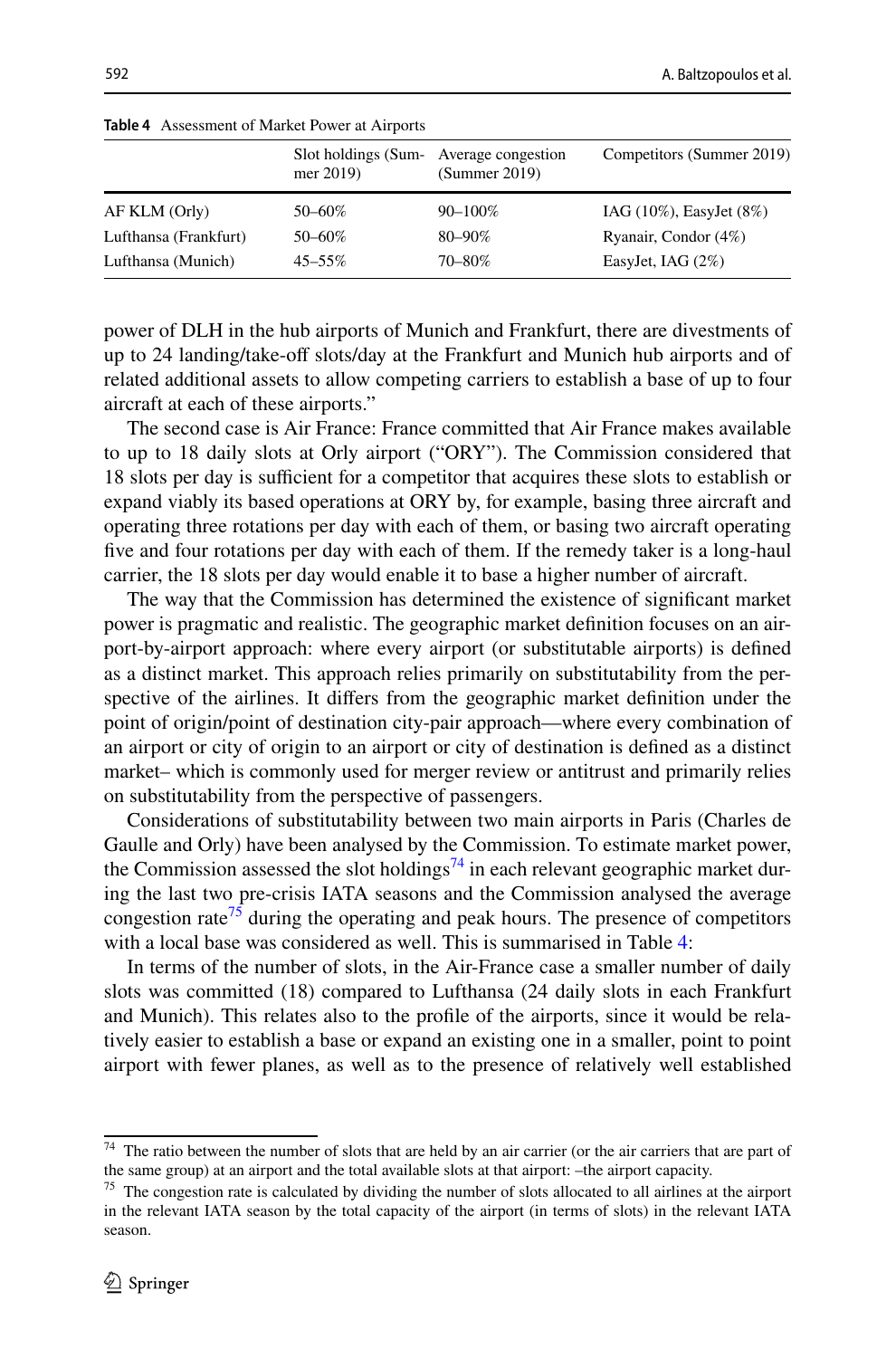competitors at ORY. Eligibility conditions for slot recipients are set in all cases that include, inter alia, a commitment to not being subject to competition remedies and having—or intending to establish—an operating base in the respective airports. The overall objective of these commitments is to enable a viable entry or expansion of activities by other airlines at these airports to the beneft of consumers and efective competition.

# **3.3 Conclusion**

The COVID 19 pandemic and the public health measures have meant a number of challenges for the EU and world economy. State aid support has played its role in mitigating these challenges and at the same time ensuring the level playing feld in the internal market. Commission State aid decisions that are related to the COVID crisis have been appealed—notably in cases that concern the aviation sector.

There have been eight judgments of the General Court on TF or damage cases. The General Court has upheld the majority of the cases; but two cases were annulled.<sup>76</sup> However, the grounds for annulment are case-specific and do not question the overall logic of the measures that have been adopted so far.

Despite the many Commission decisions and unprecedented support, the challenges are far from over. Ensuring that the support is kept in place and targeted in the most efective way possible –proportionally to the needs of our economies without harming the internal market and without leading to zombifcation of our economy—is a difcult task. Sectors that have been particularly hit by the crisis –such as aviation and leisure activities—may not rebound as quickly and companies in these sectors may exit the crisis with signifcant amounts of debt to be repaid. This may in turn require additional public support.

#### <span id="page-26-0"></span>**4 Mergers**

#### **4.1 Main Developments**

Between January 2020 and August 2021, 641 merger investigations were concluded at DG Competition. The vast majority (508 cases) were unconditional clearances under a simplifed procedure. 16 cases were abandoned in phase I. Of the remaining cases, 105 were concluded during a (non-simplifed) phase I investigation and

<span id="page-26-1"></span><sup>76</sup> The cases are cases are: T-259/20 Ryanair DAC v Commission (France moratorium) [2021]; T-238/20 Ryanair DAC v Commission (Sweden loan guarantees) [2021]; T-388/20 Ryanair DAC v Commission (Finnair—Finland) [2021]; T-378/20 Ryanair DAC v Commission (SAS – Denmark) [2021]; T-379/20 Ryanair DAC v Commission(SAS – Sweden) [2021]; T-628/20 Ryanair DAC v Commission (Spanish scheme);T-643/20 Ryanair DAC v Commission (KLM) [2021]; and T-665/20 Ryanair DAC v Commission (Condor) [2021].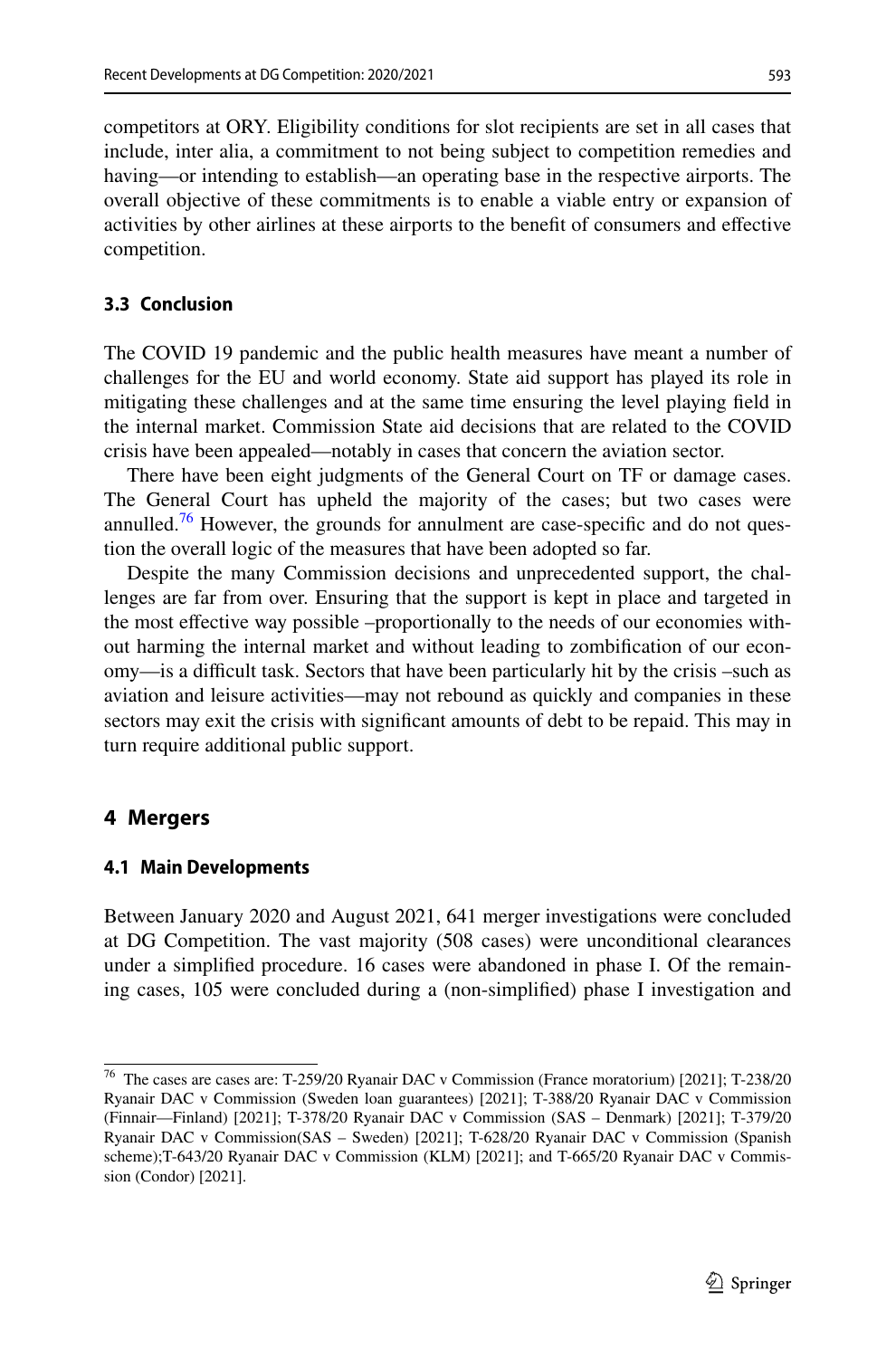8 during a phase II investigation.<sup>77</sup> Of the (non-simplified) phase I cases, 88 were cleared unconditionally, and 17 could be cleared in phase I subject to commitments. The phase II investigations resulted in one unconditional clearance,  $\frac{78}{3}$  $\frac{78}{3}$  $\frac{78}{3}$  seven clearances that were subject to commitments,  $\frac{79}{9}$  no prohibitions, and four abandoned transactions.<sup>80</sup> Therefore,  $6.9\%$  of cases were not cleared unconditionally during this period.

The CET was involved in all second-phase investigations as well as in many complex frst-phase investigations. Analyses by members of the CET included, for instance, merger simulations, bidding analyses, price pressure analyses, quantitative market delineation, as well as conceptual contributions to the construction and testing of sound theories of harm.

In terms of broader policy themes, and as outlined by Commissioner Vestager in a speech, $81$ <sup>l</sup> the Commission welcomes Member State referrals of mergers below the EU's revenue thresholds with signifcant anti-competitive potential. This initiative has already led to a referral case that is currently investigated by the Commission.<sup>[82](#page-27-5)</sup>

#### **4.2 Danfoss/Eaton Hydraulics: Back to Basics**

The case concerned the acquisition by Danfoss A/S, headquartered in Denmark of the hydraulics business division of the multinational Eaton Group, Eaton Hydraulics, headquartered in Ireland. $83$  Both Danfoss and Eaton ("the parties") were at the

<span id="page-27-5"></span><sup>82</sup> Case M.10188 Illumina/Grail.

<span id="page-27-0"></span> $77$  Mergers must be notified to the European Commission if the annual turnover of the combined business exceeds certain thresholds in terms of global and European sales. Notifcation triggers a 20-working-day phase I investigation. In the majority of cases, this follows a simplifed procedure. If the transaction does not raise serious doubts with respect to its compatibility with the common market at the end of phase I, the Commission issues an unconditional clearance decision. If concerns exist but are addressed in a clear-cut manner by remedies that have been proposed by the parties, the transaction can be cleared conditionally in phase I. Otherwise, the Commission will start a 90-working-day phase II investigation. At the end of phase II, the transaction is either cleared (conditionally or unconditionally) or prohibited; the latter occurs if the Commission fnds that the transaction would lead to a signifcant impediment of efective competition even after taking into account any commitments that have been proposed by the parties. Details on the European Union merger regulation are available at [https://ec.europa.eu/compe](https://ec.europa.eu/competition/mergers/procedures_en.html) [tition/mergers/procedures\\_en.html](https://ec.europa.eu/competition/mergers/procedures_en.html). Detailed statistics on the number of merger notifcations and decisions are available at [https://ec.europa.eu/competition/mergers/statistics.pdf.](https://ec.europa.eu/competition/mergers/statistics.pdf)

<span id="page-27-1"></span><sup>78</sup> Case M.9409 Aurubis/Metallo Group Holding (Commission decision of 4 May 2020).

<span id="page-27-2"></span><sup>79</sup> Case M.9660 Google/Fitbit (Commission decision of 17 December 2020); Case M.9730 FCA/PSA (Commission decision of 21 Dec 2020); Case M.9564 LSEG/Refnitiv Business (Commission decision of 13 January 2021); Case M.9820 Danfoss/Eaton Hydraulics (Commission decision of 18 March 2021); Case M.9569 EssilorLuxottica/Grandvision (Commission decision of 23 Mar 2021); Case M.9829 Aon/ Willis Towers Watson (Commission decision of 9 Jul 2021).

<span id="page-27-3"></span><sup>80</sup> M.9097 Boeing/Embraer (withdrawn 8 May 2020); M.9547 Johnson & Johnson/Tachosil (withdrawn 8 April 2020); M.9162 Fincantieri/Chantiers de l'Atlantique (withdrawn 27 January 2021); M.9489 Air Canada/Transat (withdrawn 2 April 2021).

<span id="page-27-4"></span><sup>&</sup>lt;sup>81</sup> Margrethe Vestager, The future of EU merger control (speech given at the International Bar Association in Florence, 11 September 2020), available at: [https://ec.europa.eu/commission/commissioners/](https://ec.europa.eu/commission/commissioners/2019–2024/vestager/announcements/futureeu-merger-control_en) [2019–2024/vestager/announcements/futureeu-merger-control\\_en](https://ec.europa.eu/commission/commissioners/2019–2024/vestager/announcements/futureeu-merger-control_en).

<span id="page-27-6"></span><sup>83</sup> Case M.9820 Danfoss/Eaton Hydraulics (Commission decision of 18 March 2021). The Commission's press release is available at [https://ec.europa.eu/commission/presscorner/detail/en/IP\\_21\\_1243](https://ec.europa.eu/commission/presscorner/detail/en/IP_21_1243).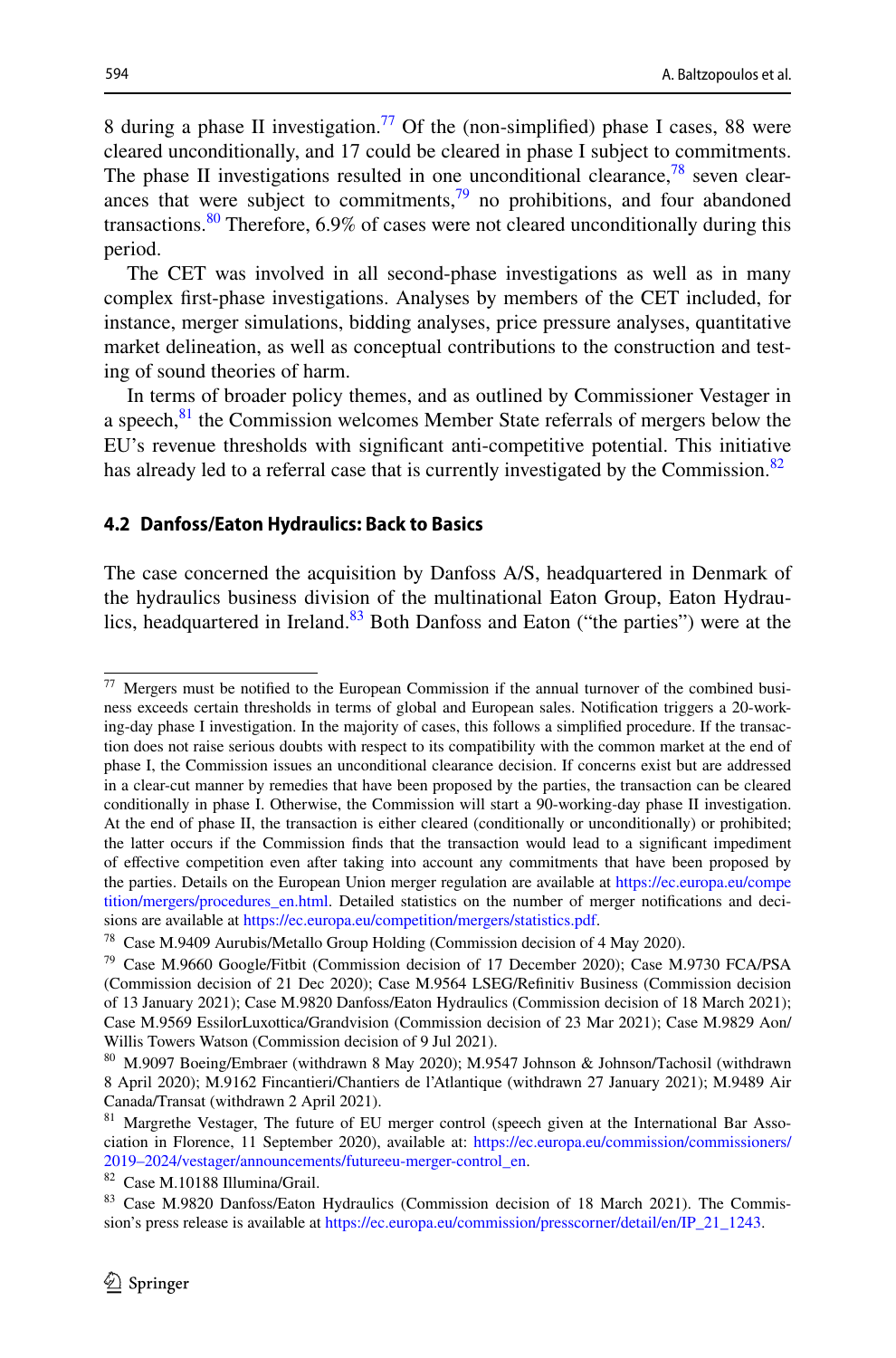time leading manufacturers of hydraulic components globally and the merger would have removed one of the main competitors in the market. Hydraulic components are used to make hydraulic systems, the purpose of which is to transfer kinetic energy from a point of origin, e.g. an engine, to a point of use. Typical hydraulic components include pumps, motors, valves, oil reservoirs, automation and controls components, as well as steering units. The parties' activities overlapped in particular in the markets for hydraulic components for mobile applications, such as harvesters, excavators and truck loaders.

The proposed transaction, as notifed, was found to give rise to competition concerns in three out of several hydraulic component markets where the parties' activities overlapped, namely the EEA markets for (1) hydraulic steering units ("HSUs"), (2) electrohydraulic steering valves ("ESVs"), and (3) orbital motors. The Commission's fnding of competition concerns was based on the dominant position of the parties, as well as their being close competitors to each other. The Commission cleared the merger modifed by the signifcant structural remedies ofered in all three markets.

The economic discussion in this case mainly touched upon (1) the reliability of diferent methodologies of estimating market sizes and market shares; (2) the signifcance of market shares as an indicator of market power; (3) the need of examining closeness of competition even in highly concentrated markets; and (4) the assessment of out-of-market constraints. The relevant market defnitions were not contested, with the exception of the EEA orbital motors market, which the parties considered too narrowly defned.

Firstly, for the purpose of market size and market shares estimation, initially the parties proposed a methodology. However, as these estimated shares were based on numerous unverifable assumptions, the Commission carried out a market reconstruction exercise by collecting sales data directly from the parties' competitors. The results of the Commission's market reconstruction showed that the parties' methodology largely underestimated the parties' shares. The parties argued that the Commission's approach risked excluding smaller, non-responsive frms, and that there was a risk of respondents submitting incorrect information due to not fully understanding the exact perimeter of the data request. However, for those competitors that were not responsive to the data request, the Commission used, conservatively, the sales estimates provided by the parties. Moreover, the Commission's data request used exactly the industry terms put forward by the parties. The Commission relied subsequently on the market shares from the market reconstruction exercise.

Secondly, as to the signifcance of the estimated high combined market shares of the parties, the parties raised several points. First, the parties argued that due to the diferentiated nature of the product markets under consideration, market shares were uninformative for the competitive assessment and one should focus exclusively on estimating and assessing the diversion ratios between the parties. Second, the parties further argued that the markets under consideration could be characterised as bidding markets, and that therefore market shares were uninformative as to the current and future competitive conditions. Instead, the set of credible bidders in current and future bidding opportunities should have been considered.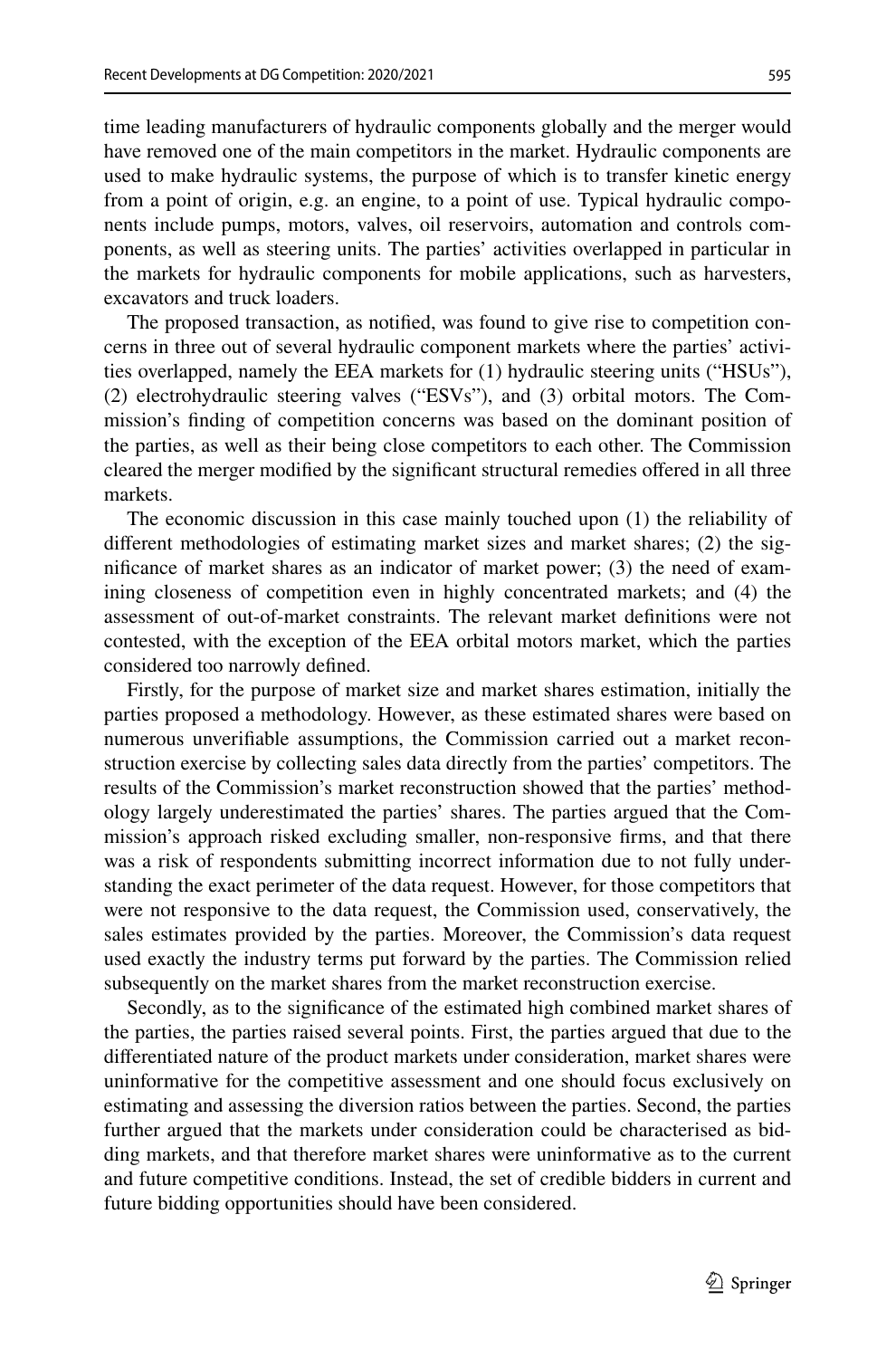As to the importance of market shares, it is worth noting that structural presumptions for high market share mergers are well-grounded in economic theory with virtually all standard models predicting increased prices and decreasing consumer welfare from increased concentration in absence of efficiencies.<sup>84</sup> Moreover, in general the diferentiated nature of the products under consideration cannot alone be the basis for outright dismissing the implications of high combined market shares in a properly defined market. $85$  This is especially true when the combined market share of the parties is indicative of dominance. Furthermore, at least in terms of economics, it is very unlikely that two frms with high combined market share in a highly concentrated oligopolistic market are not close competitors. The Commission also analysed the parties' opportunity data (extracted from their CRM systems). The data strongly suggested that the differentiation across the parties was insufficient to dispel the competition concerns indicated, inter alia, by the high combined market shares.

As to the argument that market shares are uninformative about current and future competitive conditions when market outcomes are the result of a bidding process it needs to be stressed that this claim holds only under a very specifc set of conditions and it is not an inherent characteristic of all bidding markets.  $86$  It is only in "winnertakes-all" markets, where suppliers compete to either supply the whole market or not supply at all, $^{87}$  and where no incumbency advantages exist, where high market shares are not necessarily indicative of signifcant market power. In such markets, high market shares may simply reveal the outcome of the last major auction that took place and are likely to be very diferent the next time a major contract is auctioned, as long as a signifcant number of credible suppliers exist. This is usually not a mere theoretical argument but also supported by observable signifcant fuctuations in market shares between time periods and a periodic change in market leadership.

The hydraulic component markets of the case under investigation did not exhibit this "winner-take-all" characteristic. Unsurprisingly, the observable market shares were relatively stable across time instead of exhibiting signifcant fuctuations. Actually, based on a thorough analysis of the case fle, the markets couldn't even truly be described as bidding markets. The parties' argument that high market shares ought to be ignored by appealing to a characterisation of the markets as bidding markets was therefore found to be inefective.

<span id="page-29-0"></span><sup>84</sup> See, e.g., Valletti and Zenger ([2021\)](#page-31-1) and the references therein.

<span id="page-29-1"></span><sup>&</sup>lt;sup>85</sup> Considering that some degree of differentiation exists in most markets (as pure homogeneous goods are a rarity), the claim that market shares are uninformative would be (if it were indeed true, which is not) applicable in virtually all markets.

<span id="page-29-2"></span><sup>&</sup>lt;sup>86</sup> For a more in-depth discussion of the implications of auction theory for the competitive assessment of mergers see, for example, Annex I to the Commission decision of 8 September 2015 in Case M.7278 GE/ Alstom, and the references therein.

<span id="page-29-3"></span><sup>&</sup>lt;sup>87</sup> Or in markets where demand is lumpy enough for each contract to represent a significant share of the market, even if that doesn't amount to the whole market. Examples of such markets are telecommunication spectrum auctions and auctions for the procurement of a universal service such as a national digital payments system. In all these instances winning or losing a key contract makes all the diference between serving a signifcant (or the whole) part of a market or not supplying at all.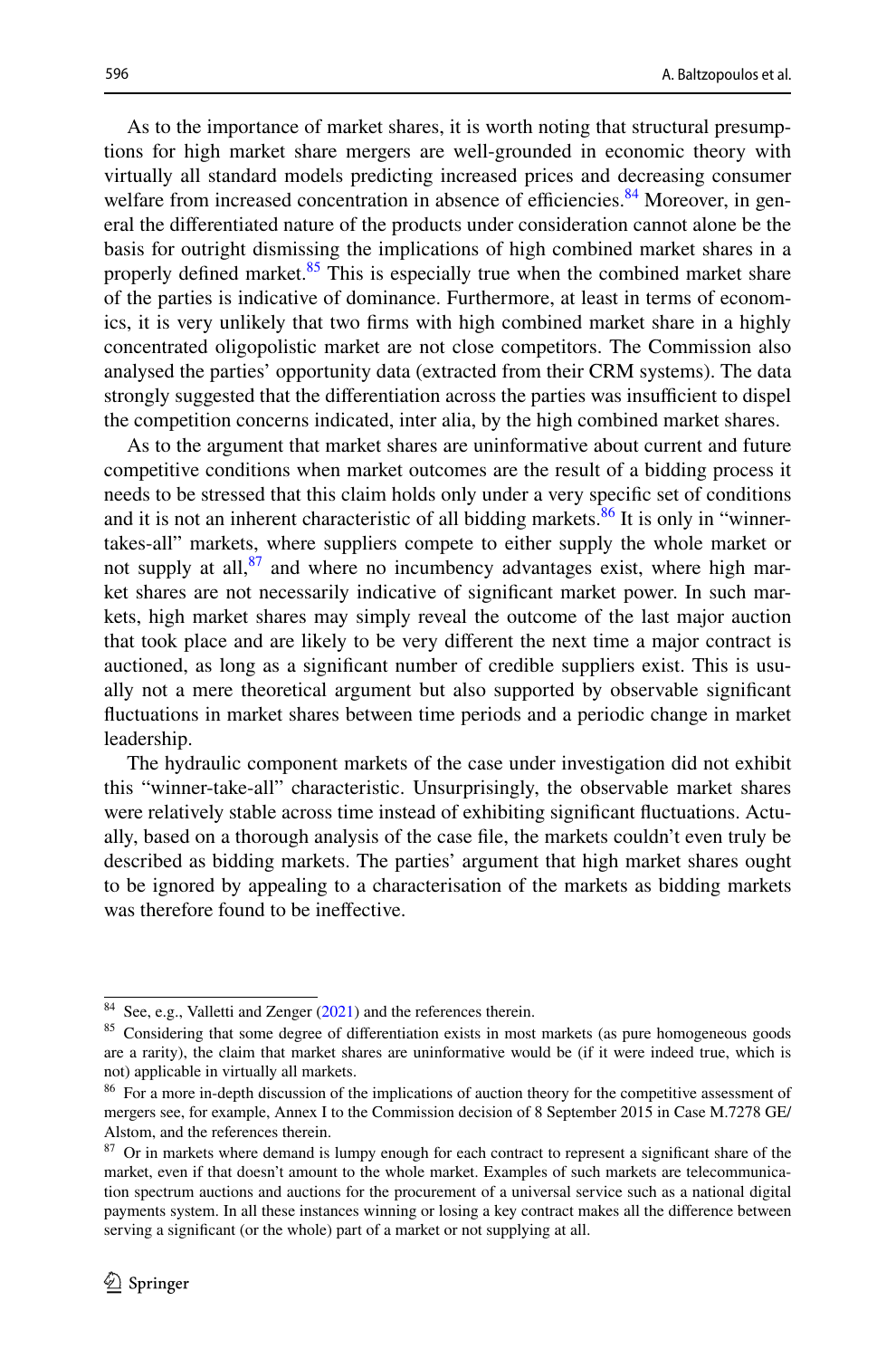Finally, the parties presented a number of quantitative results that purportedly supported the claim that orbital motors in particular faced signifcant out-of-market constraints and therefore no market power, in the form of higher prices, could be exercised in this product space. These included various price comparisons across motors of diferent technologies, an analysis of product characteristics of various motors as well as a set of price and margin regressions. A fundamental problem with these quantitative analyses was that most of them built on a proposed split of the orbital motors product space between end-use applications where some orbital motor models purportedly faced competition from other technologies and end-use applications where orbital motor models did not. This split, that did not uniquely identify orbital motor models since it was based on end-use applications, was engineered solely for the purposes of the merger investigation for which the parties were unable to provide adequate evidentiary support. $88$  Therefore, most of the parties' results on this topic rested on unsubstantiated assumptions. In any event, even taken at face value, these results still only supported the fnding of very marginal substitutability between orbital motors and other technologies. On this issue, it is also worth noting that the parties' line of argumentation was inherently inconsistent. The parties simultaneously argued that (1) the relevant product market should be defned to encompass all motor technologies, meaning that not only are all orbital motors relatively close substitutes for each other but so are all other motors; and that (2) the parties' orbital motors were not competing particularly closely on account of serving diferent end-user applications. While some degree of diferentiation usually persists within relevant product markets that are delineated based on competition law principles, there is a limit to what extent two such diametrically opposite arguments with respect to the degree of substitutability between distinct products can be sustained.

The Commission cleared the merger subject to signifcant structural remedies ofered in all three markets. These remedies included divestments of Danfoss' plants in Poland, Germany, and the US, with capabilities in the HSU, ESV and orbital motors markets. In addition, further Eaton production lines and assets, as well as Danfoss and Eaton technology were added to the divestment portfolio. As such, the Commission found that the remedies addressed the competition concerns raised by the notifed merger.

**Acknowledgements** The views that are expressed in this paper are those of the authors and do not necessarily refect the views of DG Competition or the European Commission. We would like to thank Szabolcs Lorincz, Lluis Sauri, Fabrizio Spargoli and Hans Zenger for helpful comments

# **References**

<span id="page-30-0"></span>Cros, M., Epaulard, A., & Martin, P. (2021). Will Schumpeter catch COVID-19? Evidence from France. Vox CEPR policy portal.

<span id="page-30-1"></span><sup>&</sup>lt;sup>88</sup> The limited evidence submitted by the parties on cross-technology competition between different motor technologies could only support the existence of very marginal competition between some orbital motor models and other technologies instead of the signifcant substitutability claimed by the parties.